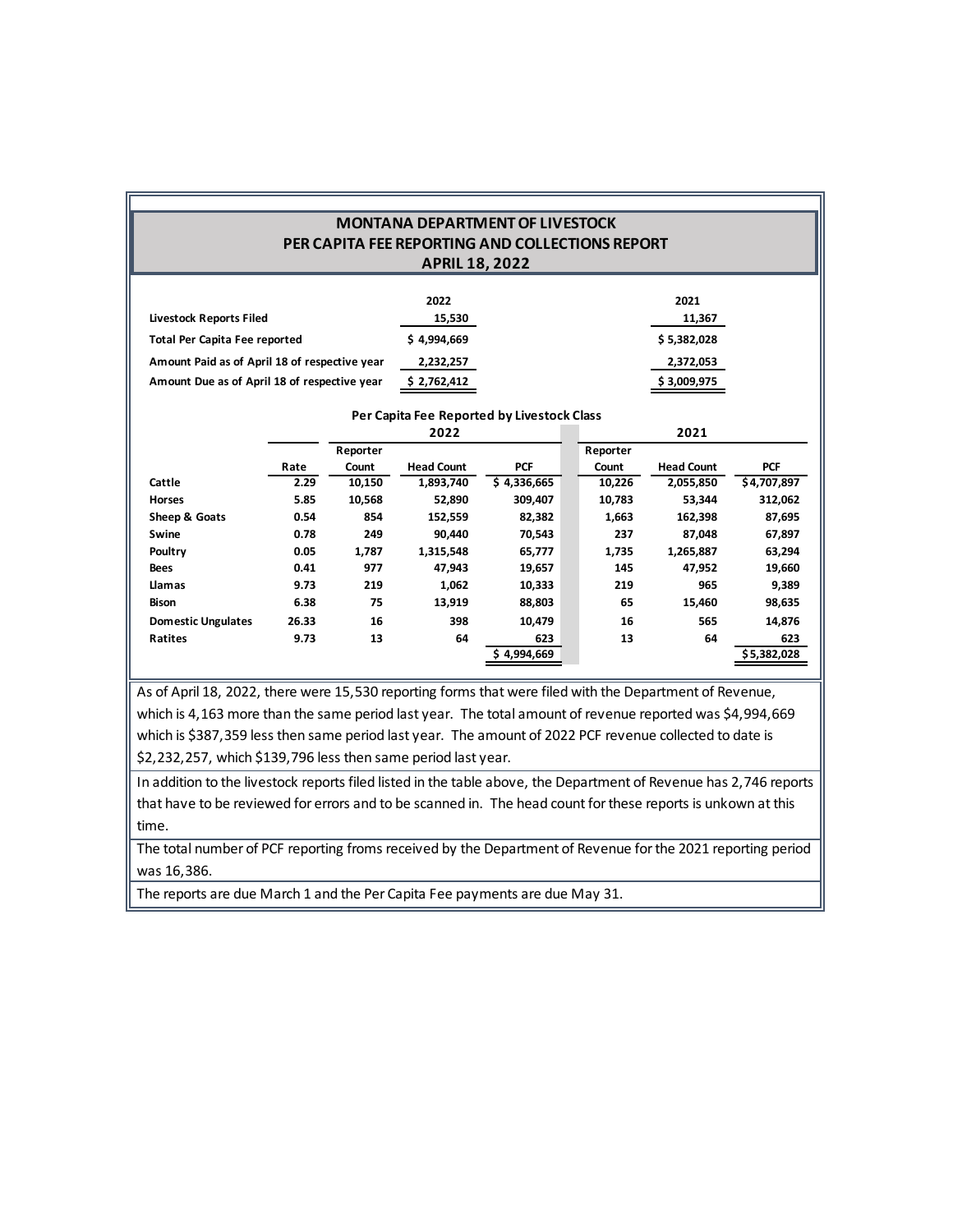|          |                                                                                                                              | <b>DEPARTMENT OF LIVESTOCK</b> |                           |                |                         |                               |                         |                                   |
|----------|------------------------------------------------------------------------------------------------------------------------------|--------------------------------|---------------------------|----------------|-------------------------|-------------------------------|-------------------------|-----------------------------------|
|          | <b>STATE SPECIAL REVENUE COMPARISON FY 2022</b>                                                                              | FY 2021 as of                  |                           | FY 2022 as of  |                         | <b>Difference</b><br>March 31 |                         | <b>Budgeted</b><br><b>Revenue</b> |
|          |                                                                                                                              | March 31, 2021                 |                           | March 31, 2022 |                         | FY21 & FY22                   |                         | FY 2022                           |
|          | A                                                                                                                            | В                              |                           | C              |                         | D                             |                         | E                                 |
|          | Fund<br><b>Description</b>                                                                                                   |                                |                           |                |                         |                               |                         |                                   |
| 1        | <b>02425 Brands</b>                                                                                                          |                                |                           |                |                         |                               |                         |                                   |
| 2        | New Brands & Transfers                                                                                                       | \$<br>491,755                  | $\boldsymbol{\mathsf{S}}$ | 898,096        | \$                      | 406,341                       | \$                      | 413,725                           |
| 3        | Re-Recorded Brands                                                                                                           | 348,529                        |                           | 479,811        |                         | 131,282                       |                         | 464,705                           |
| 4        | Security Interest Filing Fee                                                                                                 | 31,554                         |                           | 32,461         |                         | 907                           |                         | 47,500                            |
| 5        | Livestock Dealers License                                                                                                    | 11,404                         |                           | 9,550          |                         | (1, 854)                      |                         | 76,764                            |
| 6        | <b>Field Inspections</b>                                                                                                     | 222,047                        |                           | 195,746        |                         | (26, 301)                     |                         | 334,800                           |
| 7        | Market Inspection Fees                                                                                                       | 1,321,173                      |                           | 1,526,975      |                         | 205,802                       |                         | 1,625,200                         |
| 8        | Investment Earnings                                                                                                          | 3,540                          |                           | 7,652          |                         | 4,112                         |                         | 55,000                            |
| 9        | Other Revenues                                                                                                               | 46,883                         |                           | 103,498        |                         | 56,615                        |                         | 307,225                           |
| 10       | <b>Total Brands Division Revenue</b>                                                                                         | \$<br>2,476,885                | \$                        | 3,253,789      | $\sqrt[6]{\frac{1}{2}}$ | 776,904                       | \$                      | 3,324,919                         |
| 11       |                                                                                                                              |                                |                           |                |                         |                               |                         |                                   |
| 12       | 02426 Per Capita Fee (PCF)                                                                                                   |                                |                           |                |                         |                               |                         |                                   |
| 13       | Per Capita Fee                                                                                                               | \$<br>2,812,112                | $\boldsymbol{\mathsf{S}}$ | 2,755,330      | $\frac{1}{2}$           | (56, 782)                     | \$                      | 4,900,040                         |
| 14       | Indirect Cost Recovery                                                                                                       | 405,847                        |                           | 379,727        |                         | (26, 120)                     |                         | 388,230                           |
| 15       | Investment Earnings                                                                                                          | 20,319                         |                           | 10,391         |                         | (9,928)                       |                         | 187,822                           |
| 16       | Other Revenues                                                                                                               | 1,135                          |                           | 8,475          |                         | 7,340                         |                         | 2,500                             |
| 16       | <b>Total Per Capita Fee Revenue</b>                                                                                          | \$<br>3,239,413                | \$                        | 3, 153, 923    | \$                      | (85, 490)                     | \$                      | 5,478,592                         |
| 17       |                                                                                                                              |                                |                           |                |                         |                               |                         |                                   |
| 18       | 02701 Milk Inspection                                                                                                        | 241,741                        |                           |                |                         |                               |                         |                                   |
| 19       | <b>Inspectors Assessment</b>                                                                                                 | \$<br>102                      | $\boldsymbol{\mathsf{S}}$ | 231,025<br>101 | \$                      | (10, 716)<br>(1)              | \$                      | 345,000                           |
| 20       | Investment Earnings                                                                                                          | \$<br>241,843                  | \$                        | 231,126        | \$                      | (10, 717)                     | \$                      | 3,000                             |
| 21<br>22 | <b>Total Milk Inspection</b>                                                                                                 |                                |                           |                |                         |                               |                         | 348,000                           |
| 23       | 02262 EGG GRADING                                                                                                            |                                |                           |                |                         |                               |                         |                                   |
| 24       | <b>Inspectors Assessment</b>                                                                                                 | \$<br>144,827                  | \$                        | 149,557        | \$                      | 4,730                         | \$                      | 165,000                           |
| 25       | <b>Total EGG GRADING</b>                                                                                                     | \$<br>144,827                  | $\sqrt{2}$                | 149,557        | \$                      | 4,730                         | $\sqrt[6]{\frac{1}{2}}$ | 165,000                           |
| 26       |                                                                                                                              |                                |                           |                |                         |                               |                         |                                   |
|          | 27 06026 Diagnostic Lab Fees                                                                                                 |                                |                           |                |                         |                               |                         |                                   |
| 28       | *** Lab Fees                                                                                                                 | \$<br>1,111,082                | \$                        | 1,070,433      | \$                      | (40, 649)                     | \$                      | 1,196,667                         |
| 29       | Other Revenues                                                                                                               | 1,657                          |                           | 2,707          |                         | 1,050                         |                         | 4,000                             |
| 30       |                                                                                                                              | \$<br>1,112,739                | $\sqrt[6]{\frac{1}{2}}$   | 1,073,140      | \$                      | (39, 599)                     | \$                      | 1,200,667                         |
| 31       |                                                                                                                              |                                |                           |                |                         |                               |                         |                                   |
| 32       | <b>Combined State Special Revenue Total</b>                                                                                  | \$<br>7,215,707                | -\$                       | 7,861,535      | \$                      | 645,828                       | \$                      | 10,517,178                        |
| 33       |                                                                                                                              |                                |                           |                |                         |                               |                         |                                   |
| 34       | Voluntary Wolf Donation Fund - per 81-7-123 MCA                                                                              |                                |                           |                |                         |                               |                         |                                   |
| 35       | ** Donations                                                                                                                 | 19,072                         | -\$                       | 53,270         | \$                      | 34,198                        | \$                      | 50,000                            |
|          | ** Donations for the current fiscal year received as of March 31, 2022 is \$53,270. The total amount of donations received   |                                |                           |                |                         |                               |                         |                                   |
|          | from inception of the voluntary wolf donation program is \$197,600 as of March 31, 2022. The Department has transferred      |                                |                           |                |                         |                               |                         |                                   |
| 37       | \$144,330 of the voluntary wolf donations to Wild Life Services for predator control. Transfer to Wild Life Services is done |                                |                           |                |                         |                               |                         |                                   |
|          | at State fiscal year-end.                                                                                                    |                                |                           |                |                         |                               |                         |                                   |
|          | *** Laboratory fee revenue is recorded in the month that statements are mailed to customers. This leads to revenues being    |                                |                           |                |                         |                               |                         |                                   |
|          | recorded in the financial statements a month after they are earned. Accordingly, the revenue for laboratory fees in the      |                                |                           |                |                         |                               |                         |                                   |
| 38       | amount of \$1,070,433 are for the period ending February 28, 2022. At fiscal year end, revenues earned in June 2022 will     |                                |                           |                |                         |                               |                         |                                   |
|          | be recorded in FY 2022.                                                                                                      |                                |                           |                |                         |                               |                         |                                   |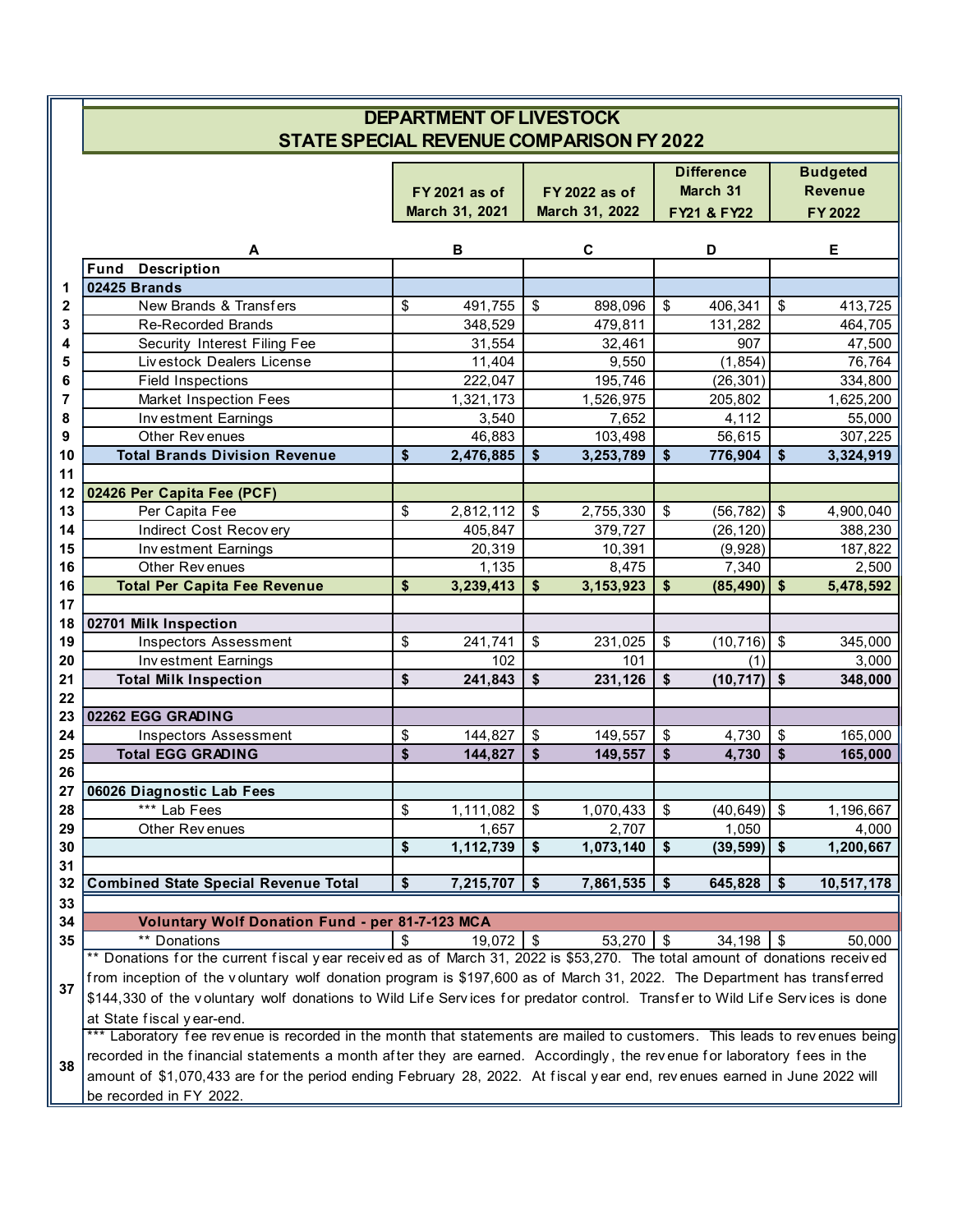|                         |                                                   | <b>PROJECTED EXPENSE TO BUDGET COMPARISON REPORT</b>           |                                                    | <b>MONTANA DEPARTMENT OF LIVESTOCK</b><br><b>MARCH 31, 2022</b> |                                                        |                           |                                    |
|-------------------------|---------------------------------------------------|----------------------------------------------------------------|----------------------------------------------------|-----------------------------------------------------------------|--------------------------------------------------------|---------------------------|------------------------------------|
| <b>DIVISION:</b>        | <b>PROGRAM:</b>                                   | <b>DEPARTMENT OF LIVESTOCK</b><br>DEPARTMENT OF LIVESTOCK      |                                                    |                                                                 |                                                        |                           |                                    |
|                         |                                                   |                                                                | Year-to-Date<br>Actual<br><b>Expenses</b><br>March | Projected<br><b>Expenses April</b>                              | FY 2022<br><b>Projected Year</b><br><b>End Expense</b> | FY 2022                   | Projected<br><b>Budget Excess/</b> |
|                         |                                                   |                                                                | FY 2022                                            | to June 2022                                                    | <b>Totals</b>                                          | <b>Budget</b>             | (Deficit)                          |
|                         | <b>BUDGETED FTE</b>                               |                                                                | 137.62                                             |                                                                 |                                                        |                           |                                    |
|                         |                                                   |                                                                |                                                    |                                                                 |                                                        |                           |                                    |
|                         |                                                   | Α<br>61000 PERSONAL SERVICES                                   | B                                                  | C                                                               | D                                                      | E                         | F                                  |
| $\mathbf{1}$            | 61100                                             | <b>SALARIES</b>                                                | \$4,752,425                                        | \$.<br>2,207,546                                                | \$.<br>6,959,971                                       | 7,036,480<br>\$.          | \$<br>76,509                       |
| $\mathbf{2}$            | 61200                                             | <b>OVERTIME</b>                                                | 235,370                                            | 40,118                                                          | 275,488                                                | 213,886                   | (61, 602)                          |
| $\overline{\mathbf{3}}$ | 61300                                             | OTHER/PER DIEM                                                 | 3,450                                              | 3,850                                                           | 7,300                                                  | 10,300                    | 3,000                              |
| 4                       | 61400                                             | <b>BENEFITS</b>                                                | 1,844,142                                          | 776,050                                                         | 2,620,192                                              | 2,563,047                 | (57, 145)                          |
| 5                       |                                                   | <b>TOTAL PERSONAL SERVICES</b>                                 | 6,835,387                                          | 3,027,564                                                       | 9,862,951                                              | 9,823,713                 | (39, 238)                          |
| 6                       | 62000 OPERATIONS                                  |                                                                |                                                    |                                                                 |                                                        |                           |                                    |
| $\overline{7}$          | 62100                                             | <b>CONTRACT</b>                                                | 1,213,849                                          | 378,788                                                         | 1,592,637                                              | 1,725,543                 | 132,906                            |
| 8                       | 62200                                             | <b>SUPPLY</b>                                                  | 884,504                                            | 135,030                                                         | 1,019,534                                              | 893,702                   | (125, 832)                         |
| 9                       | 62300                                             | <b>COMMUNICATION</b>                                           | 159,333                                            | 93,404                                                          | 252,737                                                | 283,163                   | 30,426                             |
| 10<br>11                | 62400<br>62500                                    | <b>TRAVEL</b><br><b>RENT</b>                                   | 114,887<br>447,954                                 | 58,653<br>174,144                                               | 173,540<br>622,098                                     | 169,714<br>767,742        | (3,826)<br>145,644                 |
| 12                      | 62600                                             | <b>UTILITIES</b>                                               | 34,765                                             | 12,989                                                          | 47,754                                                 | 45,917                    | (1,837)                            |
| 13                      | 62700                                             | <b>REPAIR &amp; MAINT</b>                                      | 167,969                                            | 35,294                                                          | 203,263                                                | 192,848                   | (10, 415)                          |
| 14                      | 62800                                             | <b>OTHER EXPENSES</b>                                          | 476,847                                            | 115,831                                                         | 592,678                                                | 599,521                   | 6,843                              |
| 15                      |                                                   | <b>TOTAL OPERATIONS</b>                                        | 3,500,108                                          | 1,004,133                                                       | 4,504,241                                              | 4,678,150                 | 173,909                            |
| 16                      | 63000 EQUIPMENT                                   |                                                                |                                                    |                                                                 |                                                        |                           |                                    |
| 17                      |                                                   | 63100 EQUIPMENT                                                | 46,478                                             | 133,189                                                         | 179,667                                                | 179,667                   | $\sim$                             |
| 18                      |                                                   | <b>TOTAL EQUIPMENT</b>                                         | 46,478                                             | 133,189                                                         | 179,667                                                | 179,667                   | $\overline{\phantom{a}}$           |
| 19                      | 68000 TRANSFERS                                   |                                                                |                                                    |                                                                 |                                                        |                           |                                    |
| 20                      |                                                   | 68000 TRANSFERS                                                | 175,756                                            | 166,725                                                         | 342,481                                                | 342,481                   |                                    |
| 21                      |                                                   | <b>TOTAL TRANSFERS</b>                                         | 175,756                                            | 166.725                                                         | 342,481                                                | 342.481                   |                                    |
|                         | <b>22 TOTAL EXPENDITURES</b>                      |                                                                | \$10,557,729                                       | Ś.<br>4,331,611                                                 | \$14,889,340                                           | \$15,024,011              | \$<br>134,671                      |
| 23                      |                                                   |                                                                |                                                    |                                                                 |                                                        |                           |                                    |
|                         | <b>24 BUDGETED FUNDS</b><br>25 01100 GENERAL FUND |                                                                | \$2,474,012                                        | 751,866<br>\$                                                   |                                                        | 3,124,616<br>\$.          | \$<br>(101, 262)                   |
|                         |                                                   | 26 02262 SHIELDED EGG GRADING FEES                             | 113,878                                            | 46,497                                                          | 3,225,878<br>Ş.<br>160,375                             | 341,749                   | 181,374                            |
|                         |                                                   | 27 02425 BRAND INSPECTION FEES                                 | 2,959,035                                          | 75,528                                                          | 3,034,563                                              | 3,034,563                 | $\blacksquare$                     |
|                         | 28 02426 PER CAPITA FEE                           |                                                                | 2,227,150                                          | 2,299,757                                                       | 4,526,907                                              | 4,549,102                 | 22,195                             |
|                         | 29 02427 ANIMAL HEALTH                            |                                                                |                                                    | 5,721                                                           | 5,721                                                  | 5,721                     |                                    |
|                         |                                                   | 30 02701 MILK INSPECTION FEES                                  | 176,595                                            | 98,272                                                          | 274,867                                                | 342,218                   | 67,351                             |
|                         | 31 02817 MILK CONTROL                             |                                                                | 111,969                                            | 59,551                                                          | 171,520                                                | 277,159                   | 105,639                            |
|                         |                                                   | 32 03209 MEAT & POULTRY INSPECTION                             | 736,591                                            | 350,405                                                         | 1,086,996                                              | 1,086,996                 | $\overline{\phantom{a}}$           |
|                         |                                                   | 33 03032 SHELL EGG FEDERAL INSPECTION FEES                     | 6,910                                              | 4,577                                                           | 11,487                                                 | 14,189                    | 2,702                              |
|                         |                                                   | 34 03427 FEDERAL UMBRELLA PROGRAM                              | 762,002                                            | 107,724                                                         | 869,726                                                | 869,726                   |                                    |
|                         |                                                   | 35 03673 FEDERAL ANIMAL HEALTH DISEASE GR.                     | 45,519                                             | 141,681                                                         | 187,200                                                | 187,200                   |                                    |
|                         |                                                   | 36 06026 DIAGNOSTIC LABORATORY FEES<br>37 TOTAL BUDGETED FUNDS | 944,068<br>\$10,557,729                            | 390,032<br>S.                                                   | 1,334,100<br>\$14,889,340                              | 1,190,772<br>\$15,024,011 | (143,328)<br>\$                    |
|                         |                                                   |                                                                |                                                    | 4,331,611                                                       |                                                        |                           | 134,671                            |

Due to the lag in timing that expenses are able to be posted to the accounting system, projected expenses are calculated using four months to the end of the year instead of the anticipated three months.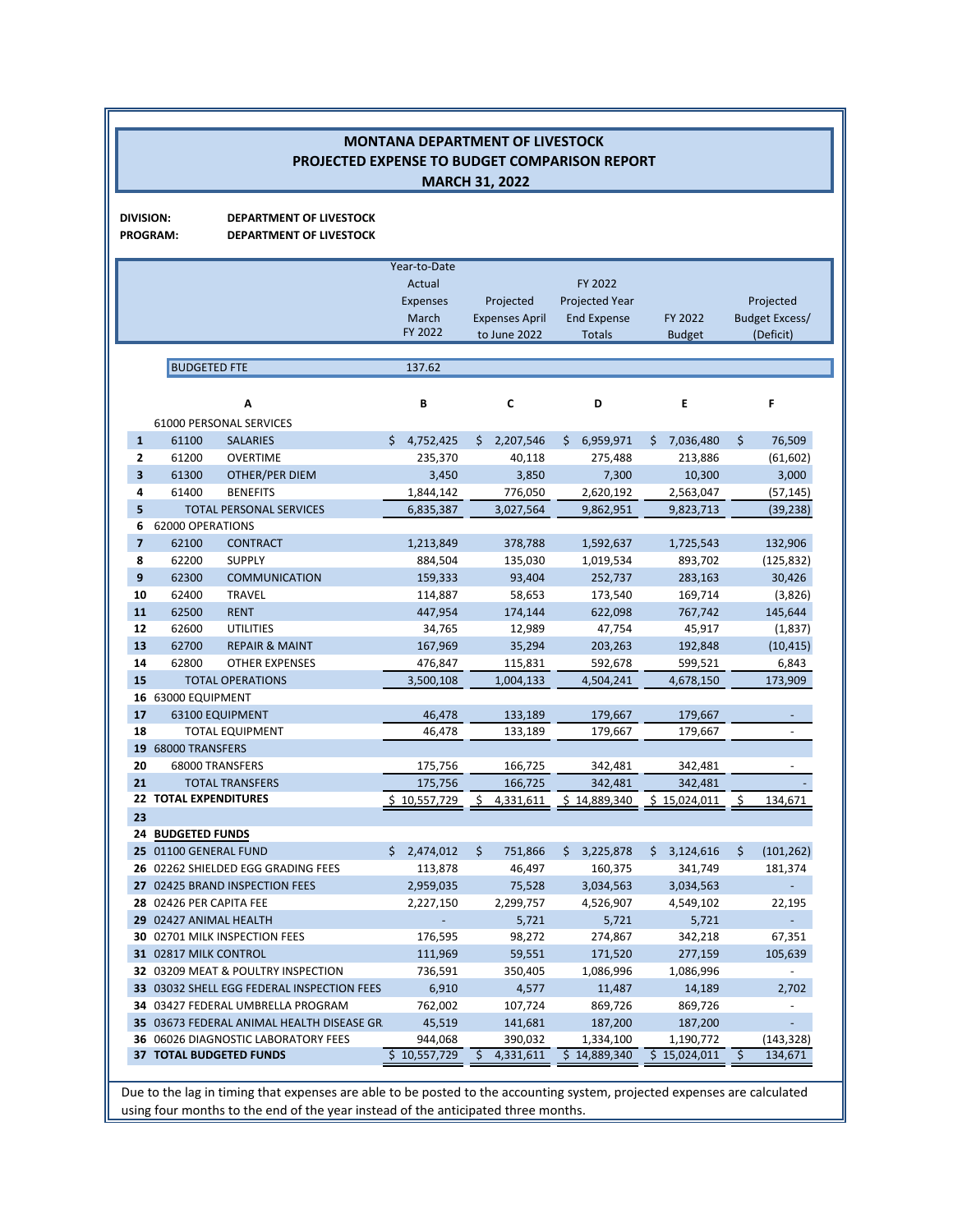**DIVISION: CENTRALIZED SERVICES**

**PROGRAM: CENTRAL SERVICES AND BOARD OF LIVESTOCK**

|                         |                                | Year-to-Date    |                 | FY 2022         |               |                 |
|-------------------------|--------------------------------|-----------------|-----------------|-----------------|---------------|-----------------|
|                         |                                | Actual          | Projected       | Projected       |               | Projected       |
|                         |                                | <b>Expenses</b> | <b>Expenses</b> | <b>Year End</b> |               | <b>Budget</b>   |
|                         |                                | March           | April to June   | Expense         | FY 2022       | Excess/         |
|                         |                                | FY 2022         | 2022            | <b>Totals</b>   | <b>Budget</b> | (Deficit)       |
|                         |                                |                 |                 |                 |               |                 |
|                         | <b>BUDGETED FTE</b>            | 13.00           |                 |                 |               |                 |
|                         |                                |                 |                 |                 |               |                 |
|                         | A                              | В               | C               | D               | E             | F               |
|                         | <b>61000 PERSONAL SERVICES</b> |                 |                 |                 |               |                 |
| $\mathbf{1}$            | 61100 SALARIES                 | Ś.<br>552,396   | \$<br>262,376   | Ś.<br>814,772   | \$<br>802,433 | \$<br>(12, 339) |
| $\overline{2}$          | 61300 OTHER/PER DIEM           | 2,100           | 2,150           | 4,250           | 4,500         | 250             |
| $\overline{\mathbf{3}}$ | 61400 BENEFITS                 | 188,790         | 88,408          | 277,198         | 263,844       | (13, 354)       |
| 4                       | <b>TOTAL PERSONAL SERVICES</b> | 743,286         | 352,934         | 1,096,220       | 1,070,777     | (25, 443)       |
| 5                       |                                |                 |                 |                 |               |                 |
| 6                       | 62000 OPERATIONS               |                 |                 |                 |               |                 |
| $\overline{7}$          | 62100 CONTRACT                 | 61,991          | 45,642          | 107,633         | 225,746       | 118,113         |
| 8                       | 62200 SUPPLY                   | 66,427          | 33,047          | 99,474          | 110,907       | 11,433          |
| 9                       | 62300 COMMUNICATION            | 25,972          | 14,854          | 40,826          | 59,013        | 18,187          |
| 10                      | 62400 TRAVEL                   | 8,940           | 6,431           | 15,371          | 21,747        | 6,376           |
| 11                      | 62500 RENT                     | 119,651         | 38,956          | 158,607         | 260,597       | 101,990         |
| 12                      | 62700 REPAIR & MAINT           | 3,005           | 781             | 3,786           | 4,203         | 417             |
| 13                      | 62800 OTHER EXPENSES           | 4,917           | 747             | 5,664           | 40,879        | 35,215          |
| 14                      | <b>TOTAL OPERATIONS</b>        | 290,903         | 140,458         | 431,361         | 723,092       | 291,731         |
| 15                      | 68000 TRANSFERS                |                 |                 |                 |               |                 |
| 16                      | 68000 TRANSFERS                |                 | 102,481         | 102,481         | 102,481       |                 |
| 17                      | <b>TOTAL TRANSFERS</b>         |                 | 102,481         | 102,481         | 102,481       |                 |
| 18                      | <b>TOTAL EXPENDITURES</b>      | \$1,034,189     | \$<br>595,873   | \$1,630,062     | \$1,896,350   | \$<br>266,288   |
| 19                      |                                |                 |                 |                 |               |                 |
| 20                      | <b>BUDGETED FUNDS</b>          |                 |                 |                 |               |                 |
| 21                      | 02426 PER CAPITA               | \$1,034,189     | \$<br>595,873   | \$1,630,062     | \$1,896,350   | \$<br>266,288   |
| 22                      | <b>TOTAL BUDGETED FUNDS</b>    | \$1,034,189     | \$<br>595,873   | \$1,630,062     | \$1,896,350   | \$<br>266,288   |
|                         |                                |                 |                 |                 |               |                 |

Due to the lag in timing that expenses are able to be posted to the accounting system, projected expenses are calculated using four months to the end of the year instead of the anticipated three months.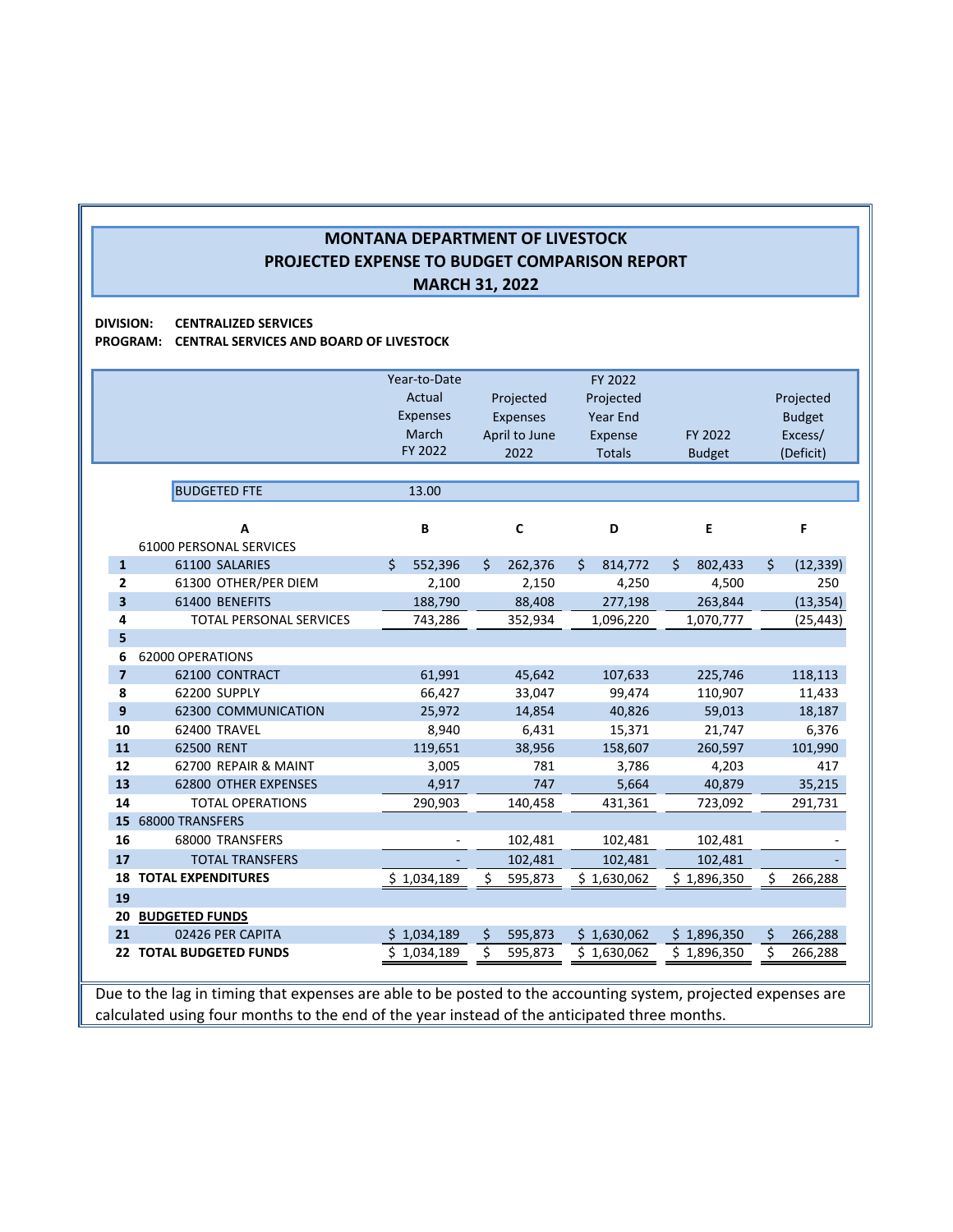**DIVISION: CENTRALIZED SERVICES PROGRAM: LIVESTOCK LOSS BOARD**

|                |                                                      |          | Year-to-Date<br>Actual<br><b>Expenses</b><br>March<br>FY 2022 |          | Projected<br><b>Expenses</b><br>April to June<br>2022 |          | FY 2022<br>Projected<br><b>Year End</b><br>Expense<br><b>Totals</b> |          | FY 2022<br><b>Budget</b> |          | Projected<br><b>Budget</b><br>Excess/<br>(Deficit) |
|----------------|------------------------------------------------------|----------|---------------------------------------------------------------|----------|-------------------------------------------------------|----------|---------------------------------------------------------------------|----------|--------------------------|----------|----------------------------------------------------|
|                | <b>BUDGETED FTE</b>                                  |          | 1.00                                                          |          |                                                       |          |                                                                     |          |                          |          |                                                    |
|                | A<br><b>61000 PERSONAL SERVICES</b>                  |          | В                                                             |          | C                                                     |          | D                                                                   |          | E                        |          | F                                                  |
| $\mathbf{1}$   | 61100 SALARIES                                       | \$       | 54,723                                                        | \$       | 23,392                                                | \$       | 78,115                                                              | $\zeta$  | 75,489                   | $\zeta$  | (2,626)                                            |
| 2              | 61300 OTHER/PER DIEM                                 |          | 400                                                           |          | 650                                                   |          | 1,050                                                               |          | 1,000                    |          | (50)                                               |
| 3              | 61400 BENEFITS                                       |          | 17,314                                                        |          | 6,953                                                 |          | 24,267                                                              |          | 22,537                   |          | (1,730)                                            |
| 4              | <b>TOTAL PERSONAL SERVICES</b>                       |          | 72,437                                                        |          | 30,995                                                |          | 103,432                                                             |          | 99,026                   |          | (4, 406)                                           |
| 5              |                                                      |          |                                                               |          |                                                       |          |                                                                     |          |                          |          |                                                    |
| 6              | 62000 OPERATIONS                                     |          |                                                               |          |                                                       |          |                                                                     |          |                          |          |                                                    |
| $\overline{7}$ | 62100 CONTRACT                                       |          | 916                                                           |          | 623                                                   |          | 1,539                                                               |          | 2,928                    |          | 1,389                                              |
| 8              | 62200 SUPPLY                                         |          | 473                                                           |          | 386                                                   |          | 859                                                                 |          | 1,426                    |          | 567                                                |
| 9              | 62300 COMMUNICATION                                  |          | 1,209                                                         |          | 2,264                                                 |          | 3,473                                                               |          | 5,395                    |          | 1,922                                              |
| 10             | 62400 TRAVEL                                         |          | 2,325                                                         |          | 2,741                                                 |          | 5,066                                                               |          | 6,097                    |          | 1,031                                              |
| 11             | 62500 RENT                                           |          | 2,549                                                         |          | 1,140                                                 |          | 3,689                                                               |          | 8,933                    |          | 5,244                                              |
| 12             | 62700 REPAIR & MAINT                                 |          |                                                               |          | 13                                                    |          | 13                                                                  |          | 45                       |          | 32                                                 |
| 13             | <b>62800 OTHER EXPENSES</b>                          |          | 478                                                           |          | 176                                                   |          | 654                                                                 |          | 1,505                    |          | 851                                                |
| 14             | <b>TOTAL OPERATIONS</b>                              |          | 7,950                                                         |          | 7,343                                                 |          | 15,293                                                              |          | 26,329                   |          | 11,036                                             |
|                | <b>15 TOTAL EXPENDITURES</b>                         | Ś.       | 80,387                                                        | Ś.       | 38,338                                                | Ś.       | 118,725                                                             | Ś        | 125,355                  | \$       | 6,630                                              |
| 16             |                                                      |          |                                                               |          |                                                       |          |                                                                     |          |                          |          |                                                    |
| 17<br>18       | <b>BUDGETED FUNDS</b>                                |          |                                                               |          |                                                       |          |                                                                     |          |                          |          |                                                    |
|                | 01100 GENERAL FUND<br><b>20 TOTAL BUDGETED FUNDS</b> | \$<br>\$ | 80,387                                                        | \$<br>\$ | 38,338<br>38,338                                      | \$<br>\$ | 118,725<br>118,725                                                  | \$<br>\$ | 125,355<br>125,355       | \$<br>\$ | 6,630<br>6,630                                     |
|                |                                                      |          | 80,387                                                        |          |                                                       |          |                                                                     |          |                          |          |                                                    |

Due to the lag in timing that expenses are able to be posted to the accounting system, projected expenses are calculated using four months to the end of the year instead of the anticipated three months.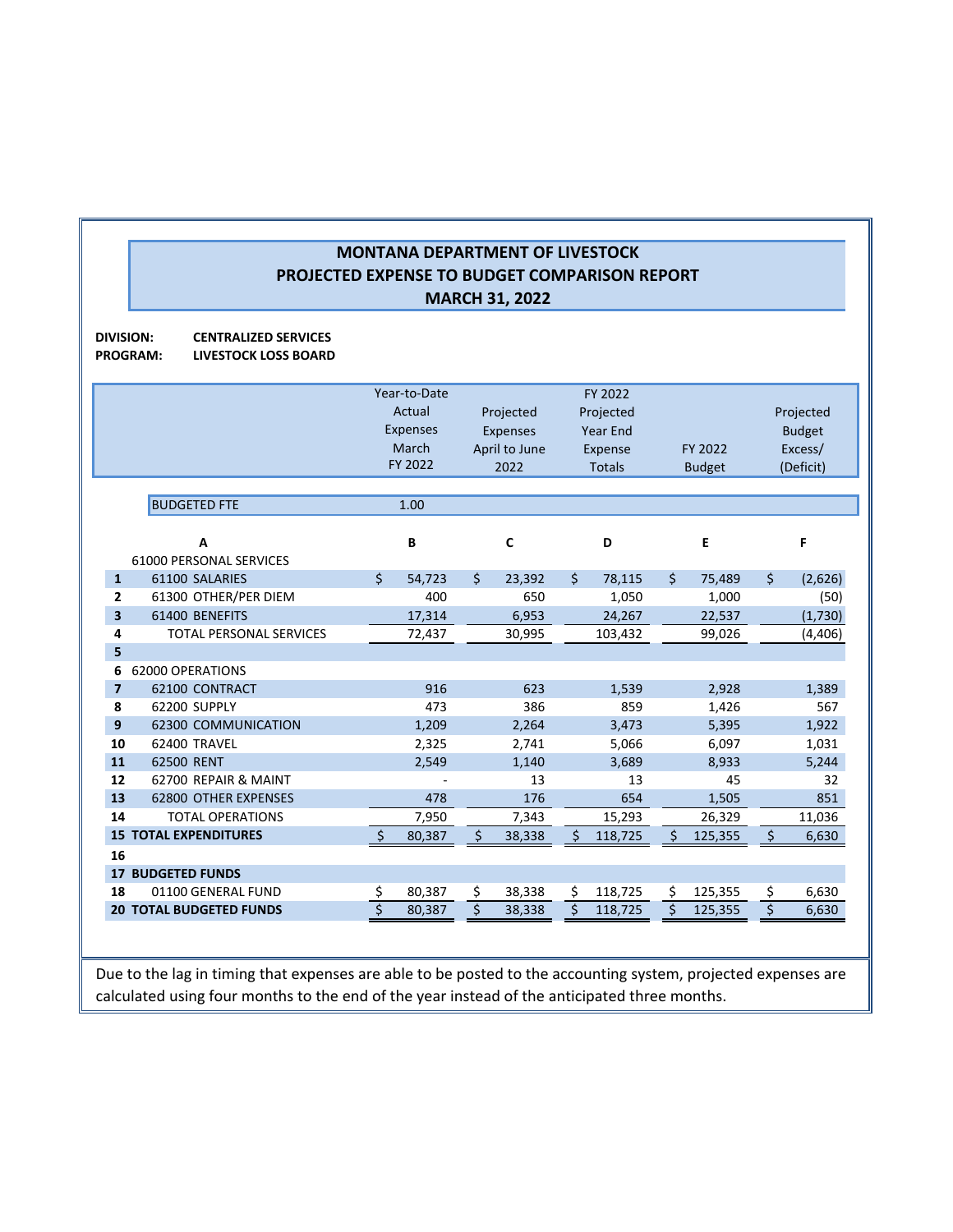**DIVISION: CENTRALIZED SERVICES PROGRAM: MILK CONTROL BUREAU**

|                         |                                | Year-to-Date    |    |               |    | FY 2022         |    |               |    |               |
|-------------------------|--------------------------------|-----------------|----|---------------|----|-----------------|----|---------------|----|---------------|
|                         |                                | Actual          |    | Projected     |    | Projected       |    |               |    | Projected     |
|                         |                                | <b>Expenses</b> |    | Expenses      |    | <b>Year End</b> |    |               |    | <b>Budget</b> |
|                         |                                | March           |    | April to June |    | <b>Expense</b>  |    | FY 2022       |    | Excess/       |
|                         |                                | FY 2022         |    | 2022          |    | <b>Totals</b>   |    | <b>Budget</b> |    | (Deficit)     |
|                         |                                |                 |    |               |    |                 |    |               |    |               |
|                         | <b>BUDGETED FTE</b>            | 3.00            |    |               |    |                 |    |               |    |               |
|                         | A                              | B               |    | $\mathsf{C}$  |    | D               |    | Е             |    | F             |
|                         | <b>61000 PERSONAL SERVICES</b> |                 |    |               |    |                 |    |               |    |               |
| $\mathbf{1}$            | 61100 SALARIES                 | \$<br>68,641    | \$ | 26,446        | \$ | 95,087          | \$ | 167,971       | \$ | 72,884        |
| $\overline{2}$          | 61300 OTHER/PER DIEM           | 950             |    | 1,050         |    | 2,000           |    | 4,800         |    | 2,800         |
| 3                       | 61400 BENEFITS                 | 22,612          |    | 8,545         |    | 31,157          |    | 53,239        |    | 22,082        |
| 4                       | <b>TOTAL PERSONAL SERVICES</b> | 92,203          |    | 36,041        |    | 128,244         |    | 226,010       |    | 97,766        |
| 5                       |                                |                 |    |               |    |                 |    |               |    |               |
| 6                       | 62000 OPERATIONS               |                 |    |               |    |                 |    |               |    |               |
| $\overline{\mathbf{z}}$ | 62100 CONTRACT                 | 10,826          |    | 13,336        |    | 24,162          |    | 19,271        |    | (4,891)       |
| 8                       | 62200 SUPPLY                   | 819             |    | 397           |    | 1,216           |    | 3,380         |    | 2,164         |
| 9                       | <b>62300 COMMUNICATION</b>     | 824             |    | 1,770         |    | 2,594           |    | 5,791         |    | 3,197         |
| 10                      | 62400 TRAVEL                   | 706             |    | 3,577         |    | 4,283           |    | 5,138         |    | 855           |
| 11                      | 62500 RENT                     | 6,571           |    | 2,406         |    | 8,977           |    | 12,554        |    | 3,577         |
| 12                      | 62700 REPAIR & MAINT           |                 |    |               |    |                 |    | 31            |    | 31            |
| 12                      | 62800 OTHER EXPENSES           | 20              |    | 2,024         |    | 2,044           |    | 4,984         |    | 2,940         |
| 13                      | <b>TOTAL OPERATIONS</b>        | 19,766          |    | 23,510        |    | 43,276          |    | 51,149        |    | 7,873         |
|                         | <b>14 TOTAL EXPENDITURES</b>   | 111,969         | Ś  | 59,551        | S  | 171,520         | Ś  | 277,159       | Ś  | 105,639       |
| 15                      |                                |                 |    |               |    |                 |    |               |    |               |
|                         | <b>16 BUDGETED FUNDS</b>       |                 |    |               |    |                 |    |               |    |               |
| 17                      | 02817 MILK CONTROL             | \$<br>111,969   | \$ | 59,551        | \$ | 171,520         | \$ | 277,159       | \$ | 105,639       |
|                         | <b>18 TOTAL BUDGETED FUNDS</b> | 111,969         | \$ | 59,551        | \$ | 171,520         | \$ | 277,159       | \$ | 105,639       |
|                         |                                |                 |    |               |    |                 |    |               |    |               |

Due to the lag in timing that expenses are able to be posted to the accounting system, projected expenses are calculated using four months to the end of the year instead of the anticipated three months.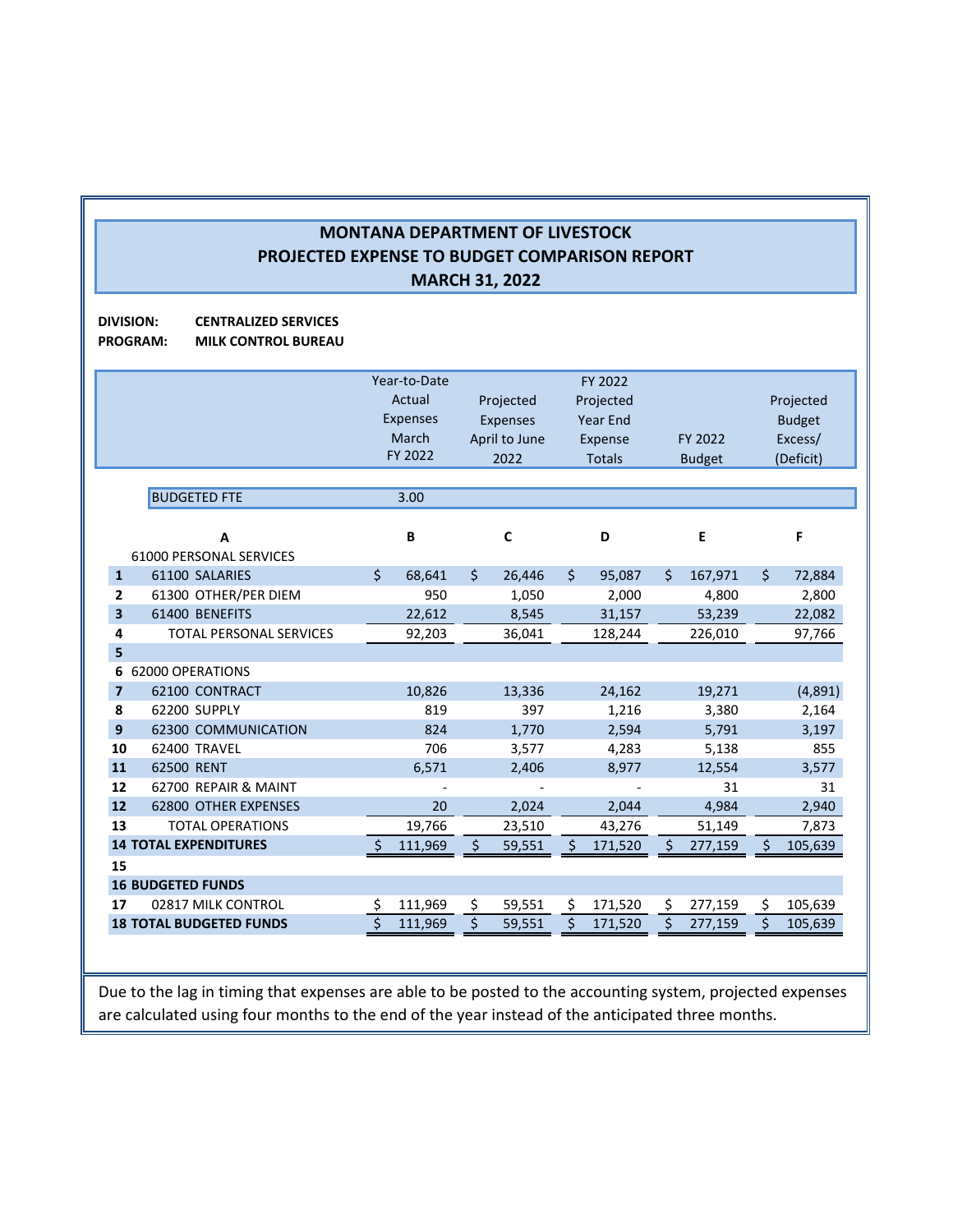#### **DIVISION: ANIMAL HEALTH DIVISION ‐ STATE VETERINARIAN PROGRAM: STATE VETERINARIAN IMPORT OFFICE**

|                                | Year-to-Date    |                 | FY 2022         |               |                |
|--------------------------------|-----------------|-----------------|-----------------|---------------|----------------|
|                                | Actual          | Projected       | Projected       |               | Projected      |
|                                | <b>Expenses</b> | <b>Expenses</b> | <b>Year End</b> |               | <b>Budget</b>  |
|                                | March           | April to June   | Expense         | FY 2022       | Excess/        |
|                                | FY 2022         | 2022            | <b>Totals</b>   | <b>Budget</b> | (Deficit)      |
|                                |                 |                 |                 |               |                |
| <b>BUDGETED FTE</b>            | 8.50            |                 |                 |               |                |
|                                |                 |                 |                 |               |                |
| A                              | B               | $\mathbf c$     | D               | E             | F              |
| <b>61000 PERSONAL SERVICES</b> |                 |                 |                 |               |                |
| 61100 SALARIES                 | Ś.<br>314,588   | Ś.<br>178,112   | 492,700<br>Ŝ.   | Ś.<br>511,293 | Ś.<br>18,593   |
| 61400 BENEFITS                 | 110,905         | 70,644          | 181,549         | 186,006       | 4,457          |
| <b>TOTAL PERSONAL SERVICES</b> | 425,493         | 248,756         | 674,249         | 697,299       | 23,050         |
|                                |                 |                 |                 |               |                |
| 62000 OPERATIONS               |                 |                 |                 |               |                |
| 62100 CONTRACT                 | 24,629          | 8,072           | 32,701          | 34,268        | 1,567          |
| 62200 SUPPLY                   | 22,288          | 37              | 22,325          | 11,716        | (10,609)       |
| 62300 COMMUNICATION            | 13,993          | 11,860          | 25,853          | 25,344        | (509)          |
| 62400 TRAVEL                   | 13,421          | 899             | 14,320          | 8,487         | (5, 833)       |
| 62500 RENT                     | 6,720           | 2,070           | 8,790           | 5,890         | (2,900)        |
| 62700 REPAIR & MAINT           | 2,621           | 2,736           | 5,357           | 4,465         | (892)          |
| <b>62800 OTHER EXPENSES</b>    | 20,456          | 1,291           | 21,747          | 12,391        | (9,356)        |
| <b>TOTAL OPERATIONS</b>        | 104,128         | 26,965          | 131,093         | 102,561       | (28, 532)      |
| <b>14 TOTAL EXPENDITURES</b>   | 529,621         | Ś<br>275,721    | \$<br>805,342   | \$<br>799,860 | \$<br>(5,482)  |
|                                |                 |                 |                 |               |                |
| <b>16 BUDGETED FUNDS</b>       |                 |                 |                 |               |                |
| 02426 PER CAPITA FEE           | \$<br>529,621   | \$<br>275,721   | \$<br>805,342   | \$<br>799,860 | \$<br>(5, 482) |
| <b>18 TOTAL BUDGET FUNDING</b> | \$<br>529,621   | Ś.<br>275,721   | \$<br>805,342   | \$<br>799,860 | \$<br>(5, 482) |
|                                |                 |                 |                 |               |                |

Due to the lag in timing that expenses are able to be posted to the accounting system, projected expenses are calculated using four months to the end of the year instead of the anticipated three months.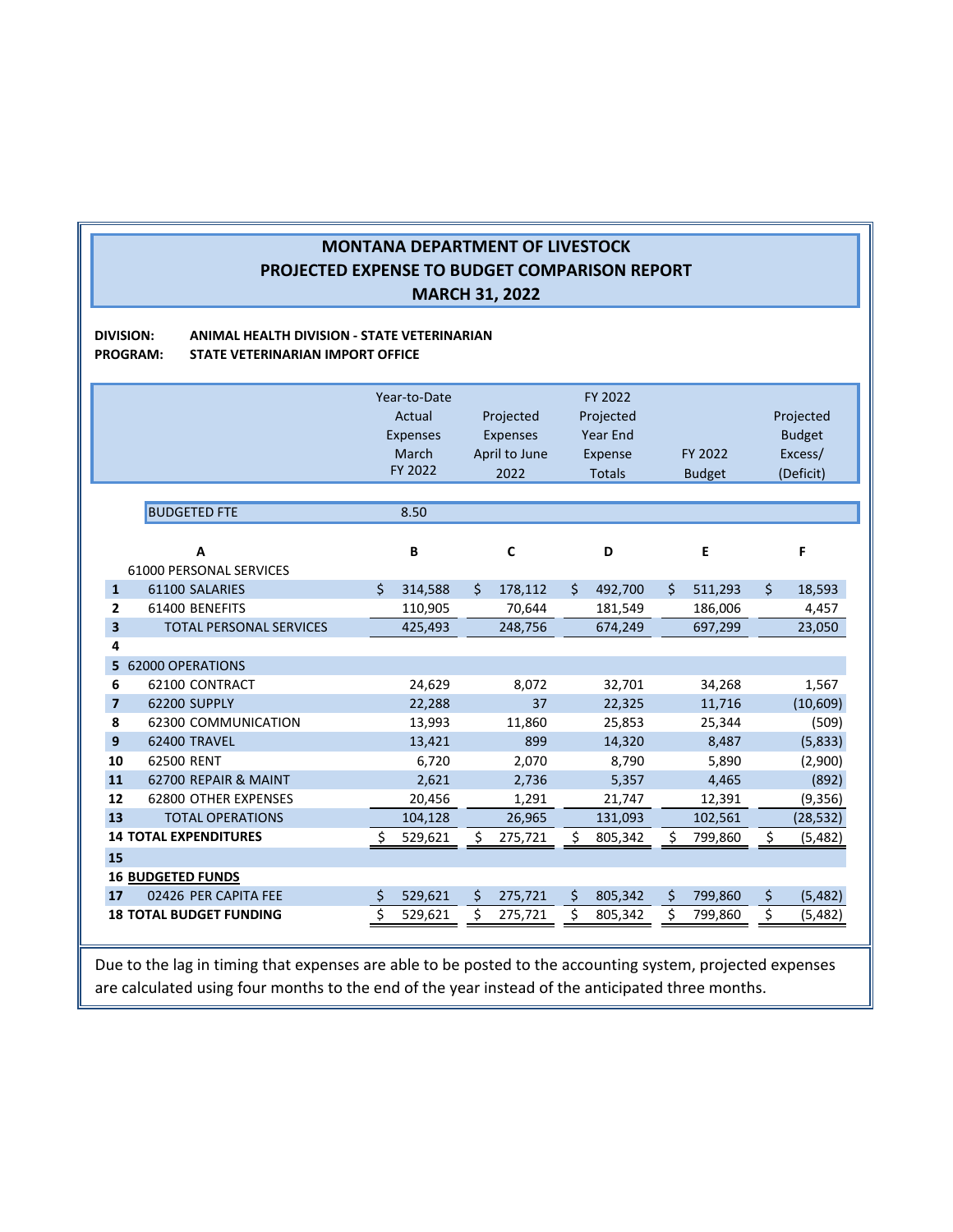0

**DIVISION: ANIMAL HEALTH DIVISION ‐ STATE VETERINARIAN**

**PROGRAM: DESIGNATED SURVEILLANCE AREA (DSA) & FEDERAL ANIMAL HEALTH DISEASE GRANTS**

|                         |                                | Year-to-Date<br>Actual<br>Expenses<br>March<br>FY 2022 | Projected<br>Expenses<br>April to June | FY 2022<br>Projected<br><b>Year End</b><br>FY 2022<br>Expense<br>2022<br><b>Totals</b><br><b>Budget</b> |               |             |  |
|-------------------------|--------------------------------|--------------------------------------------------------|----------------------------------------|---------------------------------------------------------------------------------------------------------|---------------|-------------|--|
|                         |                                |                                                        |                                        |                                                                                                         |               | (Deficit)   |  |
|                         | <b>BUDGETED FTE</b>            | 5.75                                                   |                                        |                                                                                                         |               |             |  |
|                         |                                |                                                        |                                        |                                                                                                         |               |             |  |
|                         | A                              | B                                                      | $\mathbf c$                            | D                                                                                                       | E             | F           |  |
|                         | 61000 PERSONAL SERVICES        |                                                        |                                        |                                                                                                         |               |             |  |
| $\mathbf{1}$            | 61100 SALARIES                 | \$<br>225,524                                          | \$<br>97,391                           | \$<br>322,915                                                                                           | \$<br>331,863 | \$<br>8,948 |  |
| $\overline{2}$          | 61400 BENEFITS                 | 84,589                                                 | 27,419                                 | 112,008                                                                                                 | 112,121       | 113         |  |
| $\overline{\mathbf{3}}$ | <b>TOTAL PERSONAL SERVICES</b> | 310,113                                                | 124,810                                | 434,923                                                                                                 | 443,984       | 9,061       |  |
| 4                       |                                |                                                        |                                        |                                                                                                         |               |             |  |
| 5                       | <b>62000 OPERATIONS</b>        |                                                        |                                        |                                                                                                         |               |             |  |
| 6                       | 62100 CONTRACT                 | 816,875                                                | 189,753                                | 1,006,628                                                                                               | 1,008,813     | 2,185       |  |
| $\overline{\mathbf{z}}$ | 62200 SUPPLY                   | 42,595                                                 | 2,134                                  | 44,729                                                                                                  | 35,002        | (9, 727)    |  |
| 8                       | 62300 COMMUNICATION            | 7,430                                                  | 774                                    | 8,204                                                                                                   | 5,416         | (2,788)     |  |
| $\mathbf{9}$            | 62400 TRAVEL                   | 9,163                                                  | 4,858                                  | 14,021                                                                                                  | 14,898        | 877         |  |
| 10                      | 62500 RENT                     | 16,573                                                 | 9,302                                  | 25,875                                                                                                  | 27,743        | 1,868       |  |
| 11                      | 62700 REPAIR & MAINT           | 13,442                                                 | 1,213                                  | 14,655                                                                                                  | 14,041        | (614)       |  |
| 12                      | 62800 OTHER EXPENSES           | 64,328                                                 | 19,015                                 | 83,343                                                                                                  | 84,369        | 1,026       |  |
| 13                      | <b>TOTAL OPERATIONS</b>        | 970,406                                                | 227,049                                | 1,197,455                                                                                               | 1,190,282     | (7, 173)    |  |
| 15                      | 68000 TRANSFERS                | 175,756                                                | 64,244                                 | 240,000                                                                                                 | 240,000       |             |  |
| 16                      | <b>TOTAL TRANSFERS</b>         | 175,756                                                | 64,244                                 | 240,000                                                                                                 | 240,000       |             |  |
|                         | <b>17 TOTAL EXPENDITURES</b>   | \$1,456,275                                            | \$<br>416,103                          | \$1,872,378                                                                                             | \$1,874,266   | \$<br>1,888 |  |
| 18                      |                                |                                                        |                                        |                                                                                                         |               |             |  |
|                         | <b>19 BUDGETED FUNDS</b>       |                                                        |                                        |                                                                                                         |               |             |  |
| 20                      | 01100 GENERAL FUND             | \$<br>694,273                                          | \$<br>308,379                          | \$1,002,652                                                                                             | \$1,004,540   | \$<br>1,888 |  |
| 21                      | 03427 AH FEDERAL UMBRELLA      | 762,002                                                | 107,724                                | 869,726                                                                                                 | 869,726       |             |  |
|                         | <b>22 TOTAL BUDGETED FUNDS</b> | \$1,456,275                                            | \$<br>416,103                          | \$1,872,378                                                                                             | \$1,874,266   | \$<br>1,888 |  |

Due to the lag in timing that expenses are able to be posted to the accounting system, projected expenses are calculated using four months to the end of the year instead of the anticipated three months.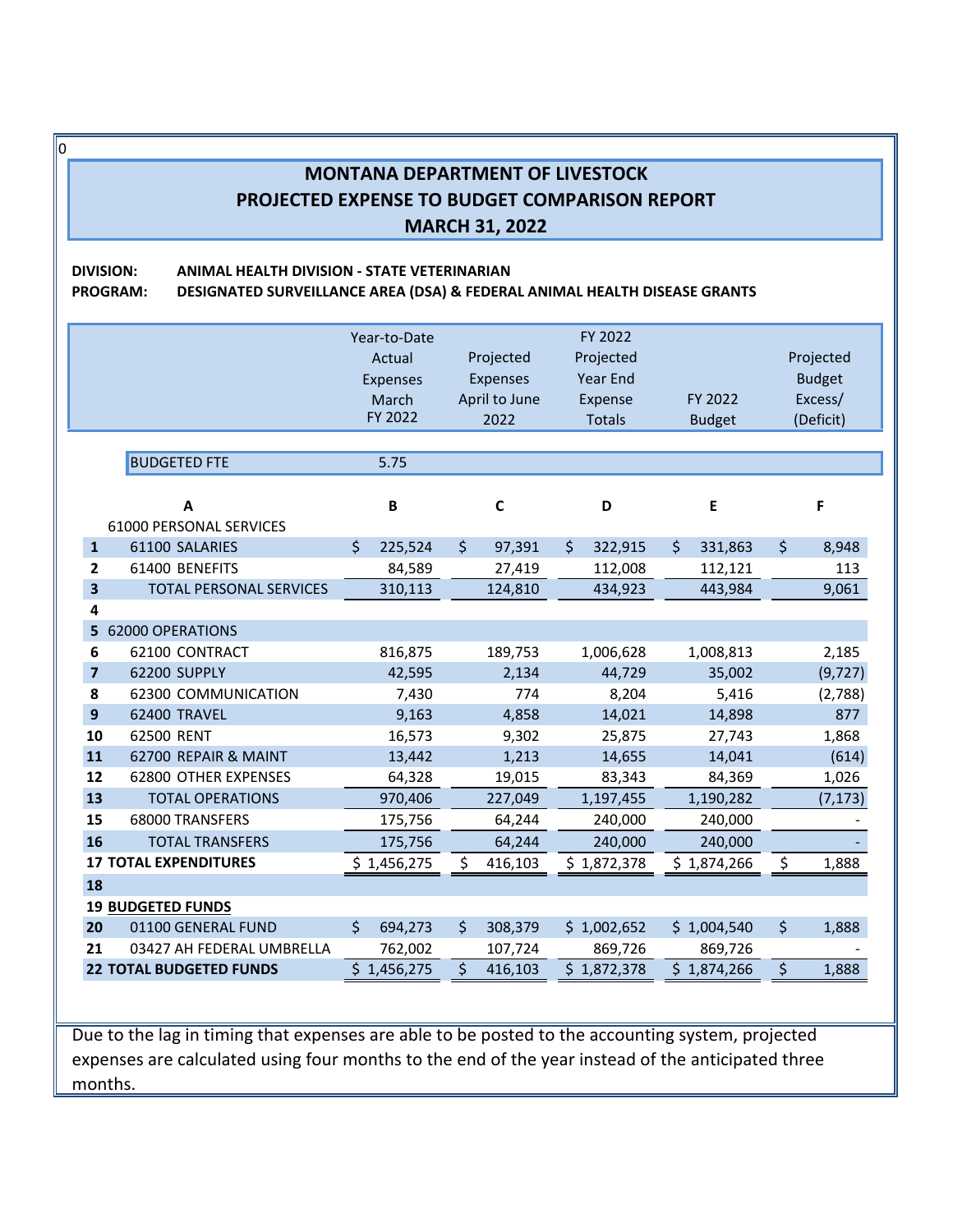**DIVISION: DIAGNOSTIC LABORATORY**

**PROGRAM: DIAGNOSTIC LABORATORY**

|                | <b>BUDGETED FTE</b><br>А                     | Year-to Date<br>Actual<br><b>Expenses</b><br>FY 2022<br>22.00<br>B | Projected<br>Expenses<br>April 2022<br>to June 2022<br>$\mathbf c$ | <b>Projected FY</b><br>Expenses<br>D | FY 2022<br><b>Budget</b><br>E | Projected<br>Excess/<br>(Deficit)<br>F |
|----------------|----------------------------------------------|--------------------------------------------------------------------|--------------------------------------------------------------------|--------------------------------------|-------------------------------|----------------------------------------|
|                | <b>61000 PERSONAL SERVICES</b>               |                                                                    |                                                                    |                                      |                               |                                        |
| $\mathbf{1}$   | 61100 SALARIES                               | Ś.<br>876,040                                                      | \$<br>401,510                                                      | \$1,277,550                          | \$1,293,038                   | \$<br>15,488                           |
| 2              | 61400 BENEFITS                               | 306,378                                                            | 142,769                                                            | 449,147                              | 436,290                       | (12, 857)                              |
| 3              | <b>TOTAL PERSONAL SERVICES</b>               | 1,182,418                                                          | 544,279                                                            | 1,726,697                            | 1,729,328                     | 2,631                                  |
| 4              |                                              |                                                                    |                                                                    |                                      |                               |                                        |
|                | 5 62000 OPERATIONS                           |                                                                    |                                                                    |                                      |                               |                                        |
| 6              | 62100 CONTRACT                               | 122,504                                                            | 23,810                                                             | 146,314                              | 169,016                       | 22,702                                 |
| $\overline{7}$ | 62200 SUPPLY                                 | 660,150                                                            | 48,627                                                             | 708,777                              | 597,590                       | (111, 187)                             |
| 8              | 62300 COMMUNICATION                          | 15,153                                                             | 17,339                                                             | 32,492                               | 34,001                        | 1,509                                  |
| 9              | 62400 TRAVEL                                 | 1,550                                                              | 4,719                                                              | 6,269                                | 6,579                         | 310                                    |
| 10             | 62500 RENT                                   | 72,595                                                             | 27,622                                                             | 100,217                              | 68,808                        | (31, 409)                              |
| 11             | 62600 UTILITIES                              | 29,765                                                             | 11,489                                                             | 41,254                               | 39,417                        | (1,837)                                |
| 12             | 62700 REPAIR & MAINT                         | 131,364                                                            | 2,423                                                              | 133,787                              | 117,111                       | (16, 676)                              |
| 13             | <b>62800 OTHER EXPENSES</b>                  | 43,882                                                             | 19,904                                                             | 63,786                               | 54,415                        | (9, 371)                               |
| 14             | <b>TOTAL OPERATIONS</b>                      | 1,076,963                                                          | 155,933                                                            | 1,232,896                            | 1,086,937                     | (145, 959)                             |
|                | 15 63000 EQUIPMENT                           |                                                                    |                                                                    |                                      |                               |                                        |
| 16             | 63100 EQUIPMENT                              | 46,478                                                             | 133,189                                                            | 179,667                              | 179,667                       |                                        |
| 17             | <b>TOTAL EQUIPMENT</b>                       | 46,478                                                             | 133,189                                                            | 179,667                              | 179,667                       |                                        |
| 19             | <b>18 TOTAL EXPENDITURES</b>                 | \$2,305,859                                                        | \$<br>833,401                                                      | \$3,139,260                          | \$2,995,932                   | \$<br>(143, 328)                       |
|                | <b>20 BUDGETED FUNDS</b>                     |                                                                    |                                                                    |                                      |                               |                                        |
| 21             | 01100 GENERAL FUND                           | Ś.<br>828,870                                                      | \$<br>102,637                                                      | 931,507<br>Ś.                        | \$<br>931,507                 | \$                                     |
| 22             | 02426 PER CAPITA FEE                         | 487,402                                                            | 199,051                                                            | 686,453                              | 686,453                       |                                        |
| 23             | 03673 FEDERAL NATIONAL LAB<br><b>NETWORK</b> | 45,519                                                             | 141,681                                                            | 187,200                              | 187,200                       |                                        |
| 24             | 06026 DIAGNOSTIC LABORATORY FEES             | 944,068                                                            | 390,032                                                            | 1,334,100                            | 1,190,772                     | (143, 328)                             |
|                | <b>25 TOTAL BUDGETED FUNDS</b>               | \$2,305,859                                                        | \$<br>833,401                                                      | \$3,139,260                          | 52,995,932                    | $\overline{\xi}$<br>(143, 328)         |

Due to the lag in timing that expenses are able to be posted to the accounting system, projected expenses are calculated using four months to the end of the year instead of the anticipated three months.

The Diagnostic Laboratory received additional NAHLN funding in the amount of \$156,178 for equipment purchases of \$134,700 and \$21,478 for equipment maintenance agreements.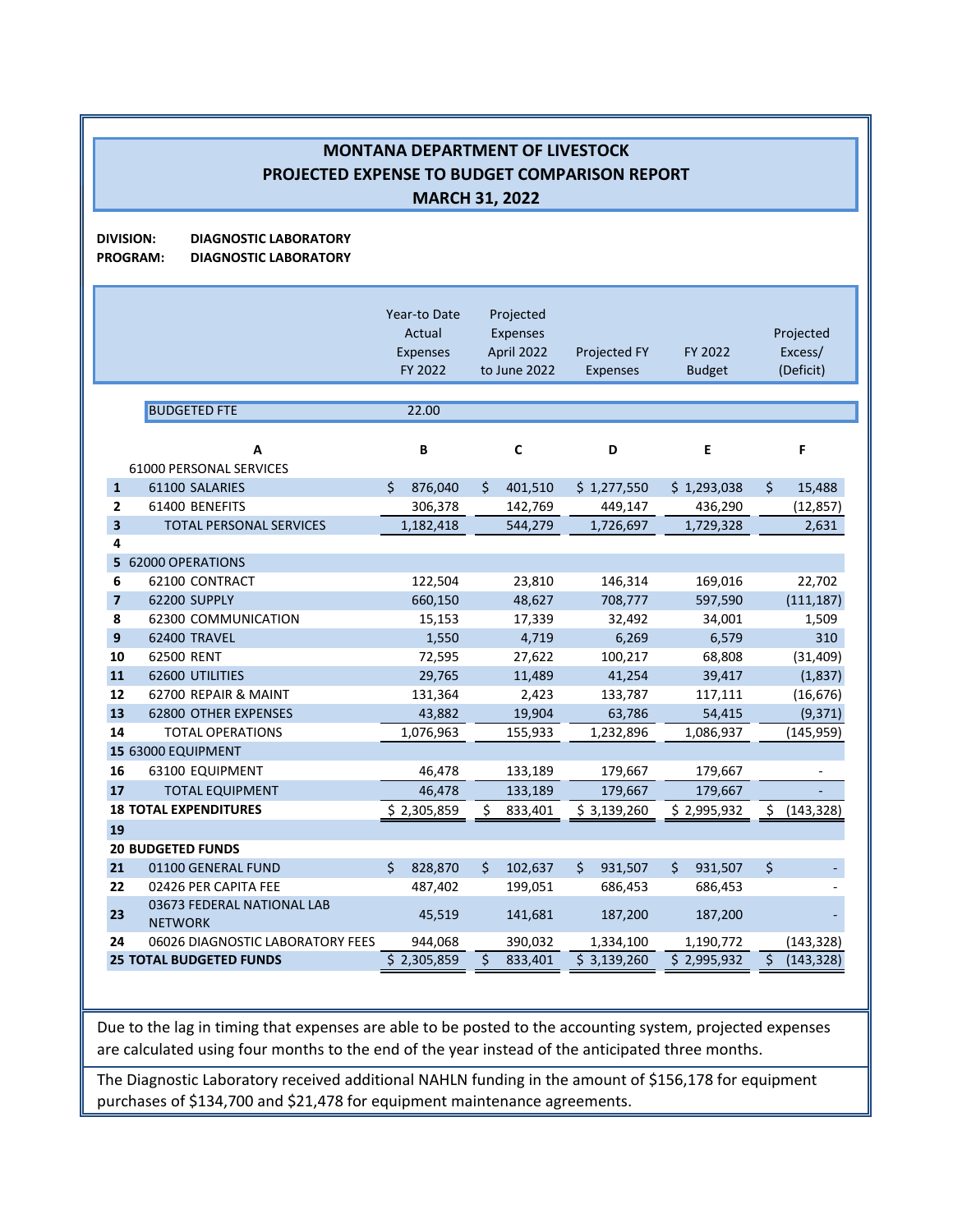**DIVISION: MILK & EGG BUREAU PROGRAM: MILK AND EGG / SHIELDED EGG GRADING**

|                |                                                                         | Year-to-Date<br>Actual<br>Projected<br><b>Expenses</b><br><b>Expenses</b><br><b>Projected FY</b><br>March<br>2021<br>April to June<br>FY 2022<br>2022<br><b>Expenses</b> |         |    | Projected<br>FY 2022<br>Excess/<br><b>Budget</b><br>(Deficit) |    |         |    |         |    |         |
|----------------|-------------------------------------------------------------------------|--------------------------------------------------------------------------------------------------------------------------------------------------------------------------|---------|----|---------------------------------------------------------------|----|---------|----|---------|----|---------|
|                | <b>BUDGETED FTE</b>                                                     |                                                                                                                                                                          | 6.75    |    |                                                               |    |         |    |         |    |         |
|                | A<br>61000 PERSONAL SERVICES                                            |                                                                                                                                                                          | B       |    | C                                                             |    | D       |    | E       |    | F       |
| $\mathbf{1}$   | 61100 SALARIES                                                          | Ś.                                                                                                                                                                       | 164,609 | \$ | 73,391                                                        | Ś. | 238,000 | \$ | 346,574 | \$ | 108,574 |
| 2              | 61200 OVERTIME                                                          |                                                                                                                                                                          | 4,721   |    | 600                                                           |    | 5,321   |    | 5,773   |    | 452     |
| 3              | 61400 BENEFITS                                                          |                                                                                                                                                                          | 68,307  |    | 24,103                                                        |    | 92,410  |    | 137,919 |    | 45,509  |
| 4              | <b>TOTAL PERSONAL SERVICES</b>                                          |                                                                                                                                                                          | 237,637 |    | 98,094                                                        |    | 335,731 |    | 490,266 |    | 154,535 |
| 5              |                                                                         |                                                                                                                                                                          |         |    |                                                               |    |         |    |         |    |         |
|                | 6 62000 OPERATIONS                                                      |                                                                                                                                                                          |         |    |                                                               |    |         |    |         |    |         |
| $\overline{7}$ | 62100 CONTRACT                                                          |                                                                                                                                                                          | 31,539  |    | 25,242                                                        |    | 56,781  |    | 103,441 |    | 46,660  |
| 8              | 62200 SUPPLY                                                            |                                                                                                                                                                          | 1,149   |    | 5,637                                                         |    | 6,786   |    | 11,152  |    | 4,366   |
| 9              | 62300 COMMUNICATION                                                     |                                                                                                                                                                          | 2,458   |    | 3,479                                                         |    | 5,937   |    | 18,807  |    | 12,870  |
| 10             | 62400 TRAVEL                                                            |                                                                                                                                                                          | 7,557   |    | 8,224                                                         |    | 15,781  |    | 24,739  |    | 8,958   |
| 11             | 62500 RENT                                                              |                                                                                                                                                                          | 7,229   |    | 5.049                                                         |    | 12.278  |    | 25,579  |    | 13,301  |
| 12             | 62700 REPAIR & MAINT                                                    |                                                                                                                                                                          | 273     |    | 134                                                           |    | 407     |    | 1,526   |    | 1,119   |
| 13             | <b>62800 OTHER EXPENSES</b>                                             |                                                                                                                                                                          | 9,541   |    | 3,487                                                         |    | 13,028  |    | 22,646  |    | 9,618   |
| 14             | <b>TOTAL OPERATIONS</b>                                                 |                                                                                                                                                                          | 59,746  |    | 51,252                                                        |    | 110,998 |    | 207,890 |    | 96,892  |
|                | <b>15 TOTAL EXPENDITURES</b>                                            | Ś                                                                                                                                                                        | 297,383 | Ś. | 149,346                                                       | Ś  | 446,729 | Ś. | 698,156 | Ś. | 251,427 |
| 16             |                                                                         |                                                                                                                                                                          |         |    |                                                               |    |         |    |         |    |         |
|                | <b>17 BUDGETED FUNDS</b>                                                |                                                                                                                                                                          |         |    |                                                               |    |         |    |         |    |         |
|                | 18 02262 SHIELDED EGG GRADING FEES                                      | Ś.                                                                                                                                                                       | 113,878 | \$ | 46,497                                                        | \$ | 160,375 | \$ | 341,749 | \$ | 181,374 |
|                | 19 02701 MILK INSPECTION FEES                                           |                                                                                                                                                                          | 176,595 |    | 98,272                                                        |    | 274,867 |    | 342,218 |    | 67,351  |
|                | 20 03202 SHELL EGG FEDERAL INSPECTION<br><b>21 TOTAL BUDGET FUNDING</b> |                                                                                                                                                                          | 6,910   | \$ | 4,577                                                         | \$ | 11,487  | \$ | 14,189  | \$ | 2,702   |
|                |                                                                         | \$                                                                                                                                                                       | 297,383 |    | 149,346                                                       |    | 446,729 |    | 698,156 |    | 251,427 |

Due to the lag in timing that expenses are able to be posted to the accounting system, projected expenses are calculated using four months to the end of the year instead of the anticipated three months.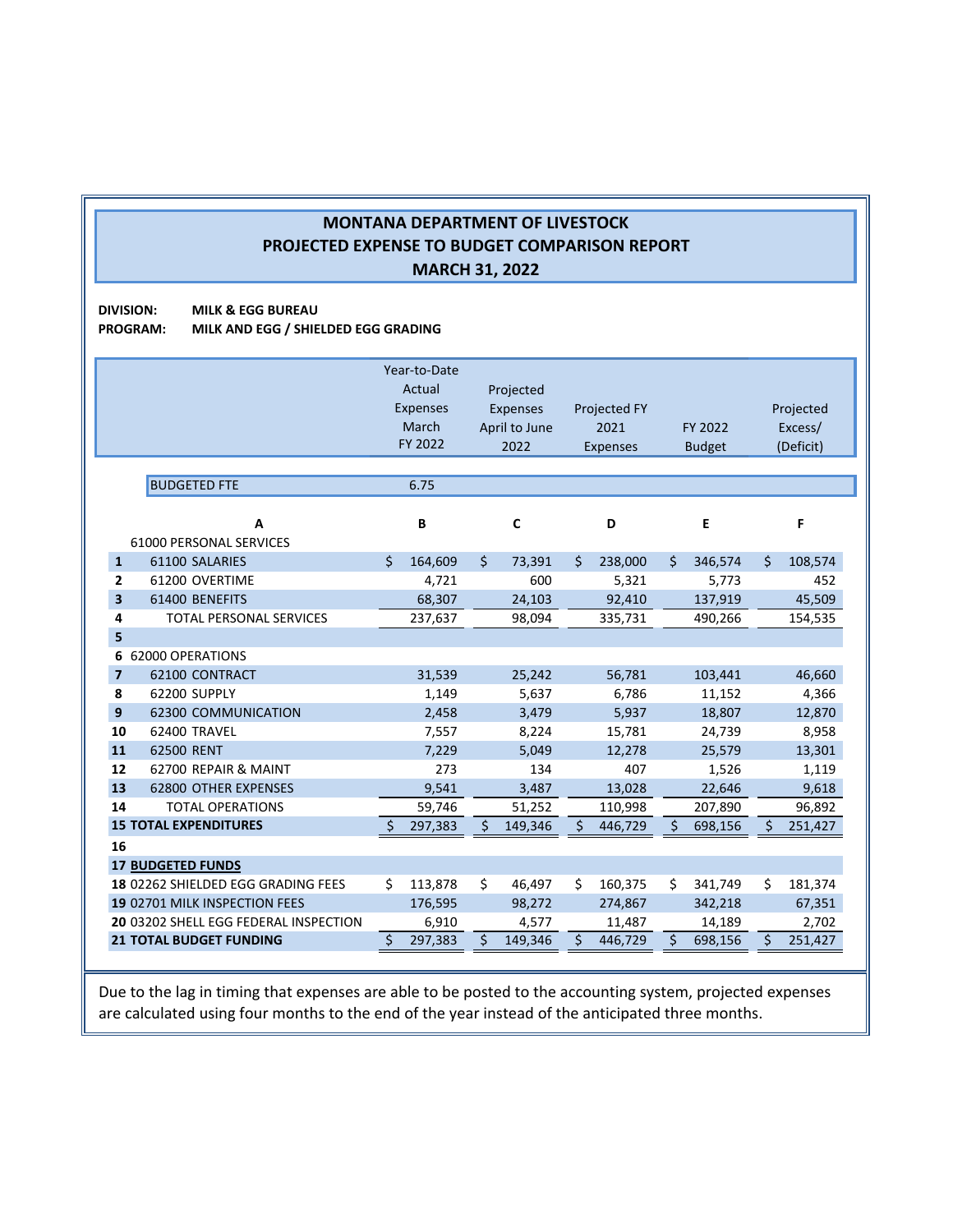### **DIVISION: MEAT & POULTRY INSPECTION PROGRAM PROGRAM: MEAT INSPECTION**

|                |                                 | Year-to-Date    |                 | FY 2022       |               |         |               |
|----------------|---------------------------------|-----------------|-----------------|---------------|---------------|---------|---------------|
|                |                                 | Actual          | Projected       | Projected     |               |         | Projected     |
|                |                                 | <b>Expenses</b> | <b>Expenses</b> | Year End      |               |         | <b>Budget</b> |
|                |                                 | March           | April to June   | Expense       | FY 2022       |         | Excess/       |
|                |                                 | FY 2022         | 2022            | <b>Totals</b> | <b>Budget</b> |         | (Deficit)     |
|                |                                 |                 |                 |               |               |         |               |
|                | <b>BUDGETED FTE</b>             | 24.50           |                 |               |               |         |               |
|                |                                 |                 |                 |               |               |         |               |
|                | A                               | B               | $\mathsf{C}$    | D             | E             |         | F             |
|                | 61000 PERSONAL SERVICES         |                 |                 |               |               |         |               |
| $\mathbf{1}$   | 61100 SALARIES                  | Ś.<br>699,392   | 373,930<br>\$   | \$1,073,322   | \$1,045,897   | $\zeta$ | (27, 425)     |
| 2              | 61200 OVERTIME                  | 70,780          | 14,833          | 85,613        | 67,228        |         | (18, 385)     |
| 3              | 61400 BENEFITS                  | 303,512         | 126,097         | 429,609       | 413,561       |         | (16,048)      |
| 4              | <b>TOTAL PERSONAL SERVICES</b>  | 1,073,684       | 514,860         | 1,588,544     | 1,526,686     |         | (61, 858)     |
| 5              |                                 |                 |                 |               |               |         |               |
| 6              | 62000 OPERATIONS                |                 |                 |               |               |         |               |
| $\overline{7}$ | 62100 CONTRACT                  | 48,257          | 19,951          | 68,208        | 64,140        |         | (4,068)       |
| 8              | 62200 SUPPLY                    | 17,467          | 8,169           | 25,636        | 27,058        |         | 1,422         |
| 9              | <b>62300 COMMUNICATION</b>      | 15,246          | 10,098          | 25,344        | 25,119        |         | (225)         |
| 10             | 62400 TRAVEL                    | 51,602          | 8,437           | 60,039        | 54,267        |         | (5, 772)      |
| 11             | 62500 RENT                      | 103,578         | 40,771          | 144,349       | 144,017       |         | (332)         |
| 12             | 62700 REPAIR & MAINT            | 2,524           | 11,613          | 14,137        | 9,900         |         | (4, 237)      |
| 13             | <b>62800 OTHER EXPENSES</b>     | 294,715         | 44,739          | 339,454       | 304,744       |         | (34, 710)     |
| 14             | <b>TOTAL OPERATIONS</b>         | 533,389         | 143,778         | 677,167       | 629,245       |         | (47, 922)     |
|                | <b>15 TOTAL EXPENDITURES</b>    | \$1,607,073     | \$<br>658,638   | \$2,265,711   | \$2,155,931   | \$      | (109, 780)    |
| 16             |                                 |                 |                 |               |               |         |               |
|                | <b>17 BUDGETED FUNDS</b>        |                 |                 |               |               |         |               |
| 18             | 01100 GENERAL FUND              | Ś.<br>870,482   | \$<br>302,512   | \$1,172,994   | \$1,063,214   | \$      | (109, 780)    |
| 19             | 02427 ANIMAL HEALTH FEES        |                 | 5,721           | 5,721         | 5,721         |         |               |
| 20             | 03209 MEAT & POULTRY INSPECTION | 736,591         | 350,405         | 1,086,996     | 1,086,996     |         |               |
|                | <b>21 TOTAL BUDGET FUNDING</b>  | \$1,607,073     | \$<br>658,638   | \$2,265,711   | \$2,155,931   | \$      | (109, 780)    |
|                |                                 |                 |                 |               |               |         |               |

Due to the lag in timing that expenses are able to be posted to the accounting system, projected expenses are calculated using four months to the end of the year instead of the anticipated three months.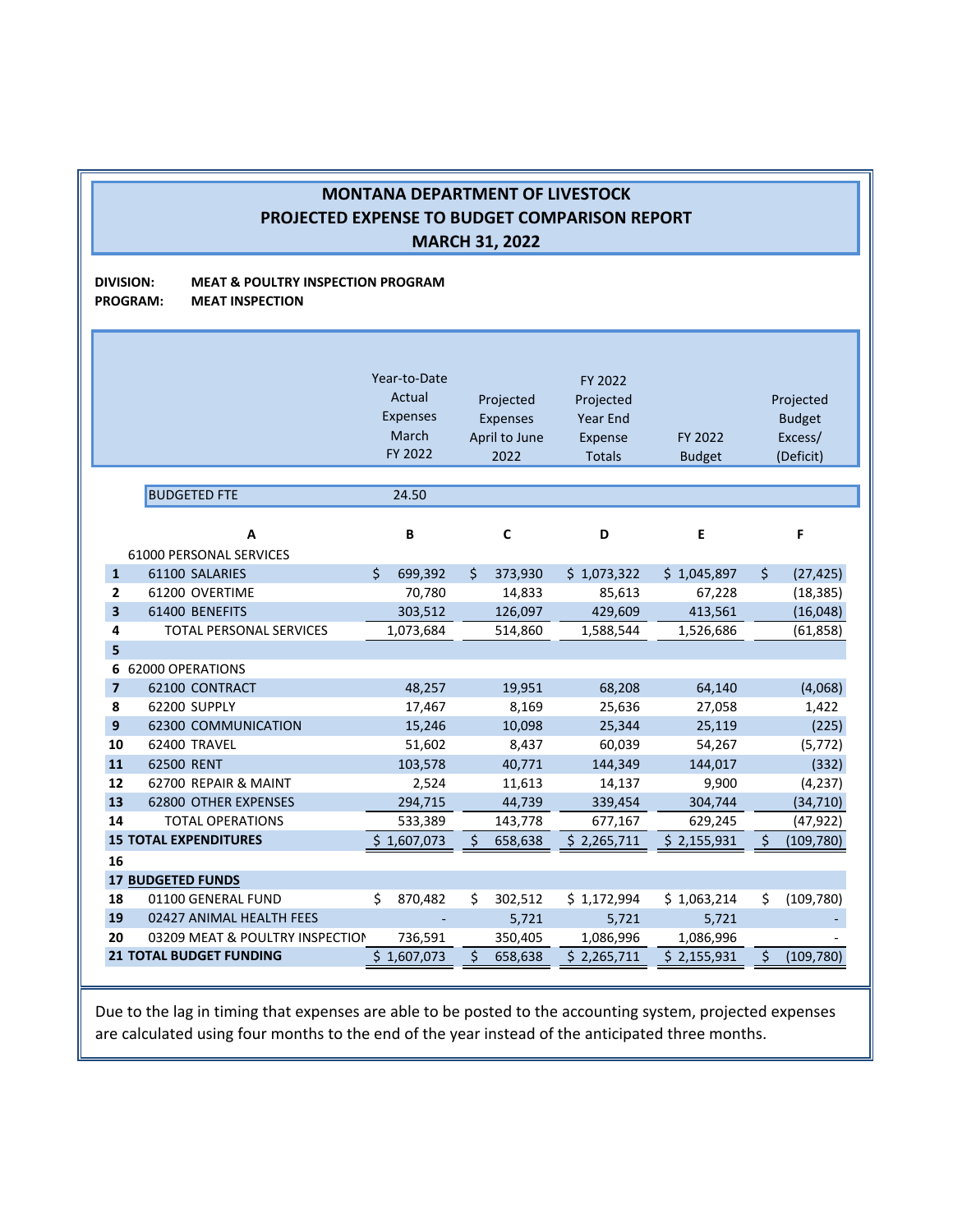**DIVISION: BRANDS ENFORCEMENT**

**PROGRAM: BRANDS ENFORCEMENT**

|                |                                | Year-to-Date    |               | FY 2022         |               |                  |
|----------------|--------------------------------|-----------------|---------------|-----------------|---------------|------------------|
|                |                                | Actual          | Projected     | Projected       |               | Projected        |
|                |                                | <b>Expenses</b> | Expenses      | <b>Year End</b> |               | <b>Budget</b>    |
|                |                                | March           | April to June | Expense         | FY 2022       | Excess/          |
|                |                                | FY 2022         | 2022          | <b>Totals</b>   | <b>Budget</b> | (Deficit)        |
|                |                                |                 |               |                 |               |                  |
|                | <b>BUDGETED FTE</b>            | 53.11           |               |                 |               |                  |
|                |                                |                 |               |                 |               |                  |
|                | A                              | B               | C             | D               | E             | F                |
|                | 61000 PERSONAL SERVICES        |                 |               |                 |               |                  |
| $\mathbf{1}$   | 61100 SALARIES                 | \$1,796,512     | \$<br>770,998 | \$2,567,510     | \$2,482,172   | \$<br>(85, 338)  |
| $\overline{2}$ | 61200 OVERTIME                 | 159,869         | 24,685        | 184,554         | 140,885       | (43, 669)        |
| 3              | 61400 BENEFITS                 | 741,735         | 281,112       | 1,022,847       | 917,280       | (105, 567)       |
| 4              | TOTAL PERSONAL SERVICES        | 2,698,116       | 1,076,795     | 3,774,911       | 3,540,337     | (234, 574)       |
| 5              |                                |                 |               |                 |               |                  |
|                | 6 62000 OPERATIONS             |                 |               |                 |               |                  |
| $\overline{7}$ | 62100 CONTRACT                 | 95,312          | 52,359        | 147,671         | 145,020       | (2,651)          |
| 8              | 62200 SUPPLY                   | 73,636          | 36,596        | 110,232         | 97,171        | (13,061)         |
| 9              | <b>62300 COMMUNICATION</b>     | 77,048          | 30,966        | 108,014         | 99,977        | (8,037)          |
| 10             | 62400 TRAVEL                   | 19,623          | 18,767        | 38,390          | 30,762        | (7,628)          |
| 11             | 62500 RENT                     | 111,988         | 46,828        | 158,816         | 170,621       | 11,805           |
| 12             | 62600 UTILITIES                | 5,000           | 1,500         | 6,500           | 6,500         |                  |
| 13             | 62700 REPAIR & MAINT           | 14,740          | 16,381        | 31,121          | 49,026        | 17,905           |
| 14             | 62800 OTHER EXPENSES           | 39,510          | 24,448        | 63,958          | 61,588        | (2, 370)         |
| 15             | <b>TOTAL OPERATIONS</b>        | 436,857         | 227,845       | 664,702         | 660,665       | (4,037)          |
|                | <b>16 TOTAL EXPENDITURES</b>   | \$3,134,973     | \$1,304,640   | \$4,439,613     | \$4,201,002   | (238, 611)<br>\$ |
| 17             |                                |                 |               |                 |               |                  |
|                | <b>18 BUDGETED FUNDS</b>       |                 |               |                 |               |                  |
| 19             | 02425 BRAND INSPECTION FEES    | \$2,959,035     | \$<br>75,528  | \$3,034,563     | \$3,034,563   | \$               |
| 20             | 02426 PER CAPITA FEES          | 175,938         | 1,229,112     | 1,405,050       | 1,166,439     | (238, 611)       |
|                | <b>21 TOTAL BUDGET FUNDING</b> | \$3,134,973     | \$1,304,640   | \$4,439,613     | \$4,201,002   | \$<br>(238, 611) |
|                |                                |                 |               |                 |               |                  |

Due to the lag in timing that expenses are able to be posted to the accounting system, projected expenses are calculated using four months to the end of the year instead of the anticipated three months.

The personal services projections includes employee retirement payout in the amount of \$32,870.

The Brands division had employee termination payouts of \$92,649 and \$54,803 for the period ending March 31, 2022 and 2021, respectively.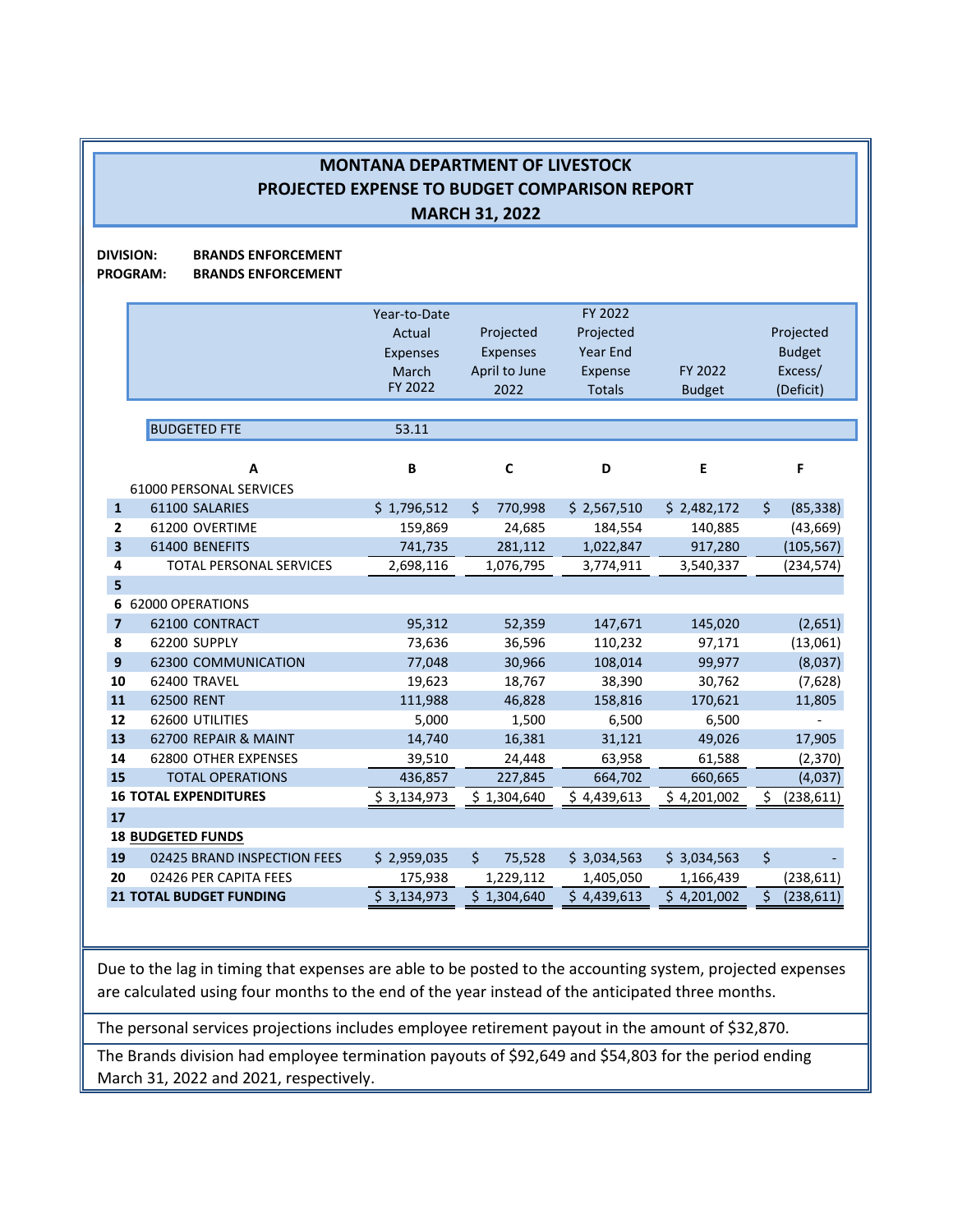#### **DIVISION: DEPARTMENT OF LIVESTOCK PROGRAM: DEPARTMENT OF LIVESTOCK** FY 2022 Year‐to‐Date Actual Expenses March Prior Year Actual Expenses March Year to Year Balance of Budget Budget FY 2022 FY 2021 Comparison Available BUDGETED FTE 137.62 B C D E F 61000 PERSONAL SERVICES **1** 61100 SALARIES \$ 7,036,480 \$ 4,752,425 \$ 4,682,122 \$ 70,303 \$ 2,284,055 **2** 61200 OVERTIME 213,886 235,370 190,759 44,611 (21,484) **3** 61300 OTHER/PER DIEM 10,300 3,450 1,650 1,800 6,850 **4** 61400 BENEFITS 2,563,047 1,844,142 2,148,629 (304,487) 718,905 **5** TOTAL PERSONAL SERVICES 9,823,713 6,835,387 7,023,160 (187,773) 2,988,326 **6 7** 62000 OPERATIONS **8** 62100 CONTRACT 1,725,543 1,212,849 899,797 313,052 512,694 **9** 62200 SUPPLY 893,702 885,004 649,989 235,015 8,698 **10** 62300 COMMUNICATION 283,163 159,333 166,654 (7,321) 123,830 **11** 62400 TRAVEL 169,714 114,887 51,832 63,055 54,827 **12** 62500 RENT 767,742 447,454 443,383 4,071 320,288 **13** 62600 UTILITIES 45,917 34,765 29,744 5,021 11,152 **14** 62700 REPAIR & MAINT 192,848 167,969 125,898 42,071 24,879 **15** 62800 OTHER EXPENSES 599,521 477,847 519,885 (42,038) 121,674 **16** TOTAL OPERATIONS 4,678,150 3,500,108 2,887,182 612,926 1,178,042 **17** 63000 EQUIPMENT **18** 63100 EQUIPMENT 179,667 46,478 105,047 (58,569) 133,189 **19** TOTAL EQUIPMENT 179,667 46,478 105,047 (58,569) 133,189 **20** 68000 TRANSFERS **21** 68000 TRANSFERS 342,481 175,756 123,091 52,665 166,725 **22** TOTAL TRANSFERS 342,481 175,756 123,091 52,665 166,725 **23** TOTAL \$ 15,024,011 \$ 10,557,729 \$ 10,138,480 \$ 419,249 \$ 4,466,282 **24 25 FUND 26** 01100 GENDERAL FUND \$ 3,124,616 \$ 2,474,012 \$ 2,207,534 \$ 266,478 \$ 650,604 **28** 02262 SHIELDED EGG GRADING FEES 341,749 113,878 111,481 2,397 227,871 **29** 02425 BRAND INSPECTION FEES 3,034,563 2,959,035 3,062,589 (103,554) 75,528 **30** 02426 PER CAPITA FEE 4,549,102 2,227,150 2,246,686 (19,536) 2,321,952 **31** 02427 ANIMAL HEALTH 5,721 ‐ ‐ ‐ 5,721 **32** 02701 MILK INSPECTION FEES 342,218 176,595 184,797 (8,202) 165,623 **33** 02817 MILK CONTROL 277,159 111,969 142,789 (30,820) 165,190 **34** 03209 MEAT & POULTRY INSPECTION‐FED 1,086,996 736,591 657,103 79,488 350,405 **35** 03032 SHELL EGG FEDERAL INSPECTION 14,189 6,910 2,070 4,840 7,279 **36** 03427 AH FEDERAL UMBRELLA 869,726 762,002 641,443 120,559 107,724 **37** 03673 FEDERAL ANIMAL HEALTH DISEASE 187,200 45,519 75,120 (29,601) 141,681 **38** 06026 DIAGNOSTIC LABORATORY FEES 1,190,772 944,068 806,868 137,200 246,704<br>**39** TOTAL BUDGET FUNDING 5 15,024,011 5 10,557,729 5 10,138,480 5 419,249 5 4,466,282 **A** BUDGET TO ACTUAL EXPENSE **COMPARISON** REPORT **MONTANA DEPARTMENT OF LIVESTOCK BUDGETARY EXPENSE COMPARISON REPOR MARCH 31, 2022**

The Department of Livestock is budgeted for \$15,024,011 and 137.62 FTE in FY 2022. Personal services budget is 70% expended with 70% of payrolls complete. Personal services expended as of March 2022 wa \$187,773 lower than March 2021. Operations are 75% expended with 67% of the budget year lapsed. Operation expenses as of March 2022 were \$612,926 higher than March 2021. Overall, Department of Livestock total expenditures were \$419,249 higher than the same period last year. As of March 31, 2022, 70% of the department's budget has been expended.

**39** TOTAL BUDGET FUNDING  $\frac{\$ 15,024,011 \$ 10,557,729 \$ 10,138,480 \$ 419,249 \$ 4,466,282$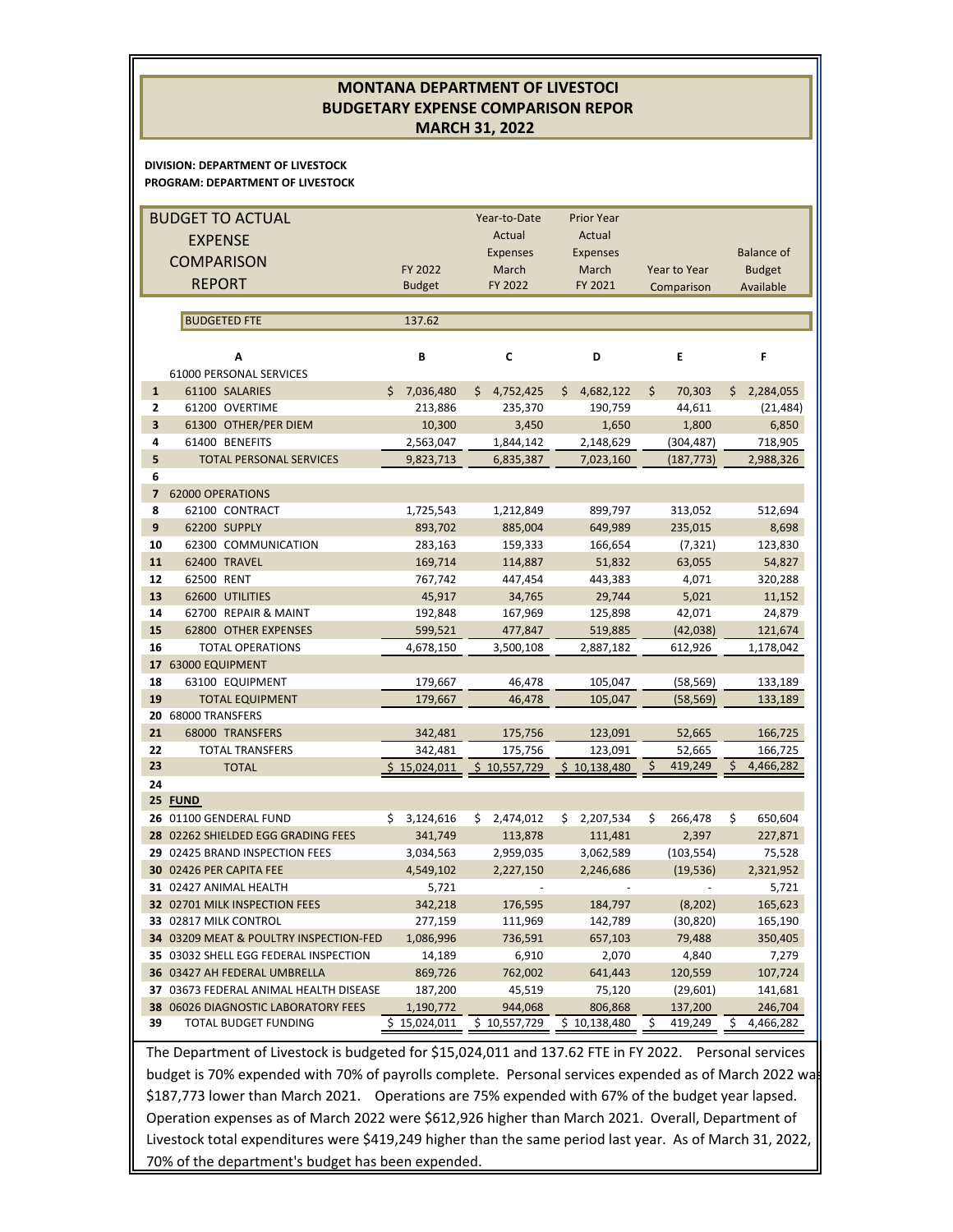**DIVISION: CENTRALIZED SERVICES**

**PROGRAM: CENTRAL SERVICES AND BOARD OF LIVESTOCK**

|                         | <b>BUDGET TO ACTUAL</b><br><b>EXPENSE</b><br><b>COMPARISON</b><br><b>REPORT</b> | FY 2022<br><b>Budget</b> | Year-to-Date<br>Actual<br><b>Expenses</b><br>March<br>FY 2022 | <b>Same Period</b><br><b>Prior Year</b><br>Actual<br>Expenses<br>March<br>FY 2021 | Year to Year<br>Comparison | <b>Balance of</b><br><b>Budget</b><br>Available |
|-------------------------|---------------------------------------------------------------------------------|--------------------------|---------------------------------------------------------------|-----------------------------------------------------------------------------------|----------------------------|-------------------------------------------------|
|                         |                                                                                 |                          |                                                               |                                                                                   |                            |                                                 |
|                         | <b>BUDGETED FTE</b>                                                             | 13.00                    |                                                               |                                                                                   |                            |                                                 |
|                         | A<br>61000 PERSONAL SERVICES                                                    | B                        | $\mathbf c$                                                   | D                                                                                 | E                          | F                                               |
| $\mathbf{1}$            | 61100 SALARIES                                                                  | Ś.<br>802,433            | 552,396<br>\$                                                 | $\mathsf{S}$<br>554,291                                                           | $\zeta$<br>(1,895)         | \$<br>250,037                                   |
| $\overline{2}$          | 61300 OTHER/PER DIEM                                                            | 4,500                    | 2,100                                                         | 1,200                                                                             | 900                        | 2,400                                           |
| $\overline{\mathbf{3}}$ | 61400 BENEFITS                                                                  | 263,844                  | 188,790                                                       | 211,806                                                                           | (23, 016)                  | 75,054                                          |
| 4                       | <b>TOTAL PERSONAL SERVICES</b>                                                  | 1,070,777                | 743,286                                                       | 767,297                                                                           | (24, 011)                  | 327,491                                         |
| 5                       |                                                                                 |                          |                                                               |                                                                                   |                            |                                                 |
| 6                       | 62000 OPERATIONS                                                                |                          |                                                               |                                                                                   |                            |                                                 |
| $\overline{7}$          | 62100 CONTRACT                                                                  | 225,746                  | 61,991                                                        | 57,292                                                                            | 4,699                      | 163,755                                         |
| 8                       | 62200 SUPPLY                                                                    | 110,907                  | 66,427                                                        | 39,368                                                                            | 27,059                     | 44,480                                          |
| 9                       | <b>62300 COMMUNICATION</b>                                                      | 59,013                   | 25,972                                                        | 26,279                                                                            | (307)                      | 33,041                                          |
| 10                      | 62400 TRAVEL                                                                    | 21,747                   | 8,940                                                         | 5,101                                                                             | 3,839                      | 12,807                                          |
| 11                      | 62500 RENT                                                                      | 260,597                  | 119,651                                                       | 100,731                                                                           | 18,920                     | 140,946                                         |
| 12<br>13                | 62700 REPAIR & MAINT                                                            | 4,203                    | 3,005                                                         | 432                                                                               | 2,573                      | 1,198                                           |
| 14                      | <b>62800 OTHER EXPENSES</b><br><b>TOTAL OPERATIONS</b>                          | 40,879<br>723,092        | 4,917<br>290,903                                              | 17,096<br>246,299                                                                 | (12, 179)<br>44,604        | 35,962<br>432,189                               |
| 15                      | <b>68000 TRANSFERS</b>                                                          |                          |                                                               |                                                                                   |                            |                                                 |
| 16                      | 68000 TRANSFERS                                                                 | 102,481                  |                                                               |                                                                                   |                            | 102,481                                         |
| 17                      | <b>TOTAL TRANSFERS</b>                                                          | 102,481                  |                                                               |                                                                                   |                            | 102,481                                         |
| 18                      | <b>TOTAL EXPENDITURES</b>                                                       | \$1,896,350              | \$1,034,189                                                   | \$1,013,596                                                                       | \$<br>20,593               | \$<br>862,161                                   |
| 19                      |                                                                                 |                          |                                                               |                                                                                   |                            |                                                 |
| 20                      | <b>BUDGETED FUNDS</b>                                                           |                          |                                                               |                                                                                   |                            |                                                 |
| 21                      | 02426 PER CAPITA                                                                | 1,896,350                | \$1,034,189                                                   | \$1,013,596                                                                       | \$<br>20,593               | \$<br>862,161                                   |
| 22                      | <b>TOTAL BUDGETED FUNDS</b>                                                     | \$1,896,350              | \$1,034,189                                                   | \$1,013,596                                                                       | \$<br>20,593               | \$<br>862,161                                   |

Central Services And Board Of Livestock is budgeted \$1,896,350 and 13.00 FTE in FY 2022 and is funded with per capita fees. Personal services budget is 69% expended with 70% of payrolls complete. The personal services expended through March 2022 was \$24,011 lower than March 2021. Operation expenses are 40% expended as of March 2022 and were \$44,604 higher than March 2021. Overall, CSD total expenditures were \$20,593 higher than the same period last year. As of March 31, 2022, CSD has expended 55% of the its budget.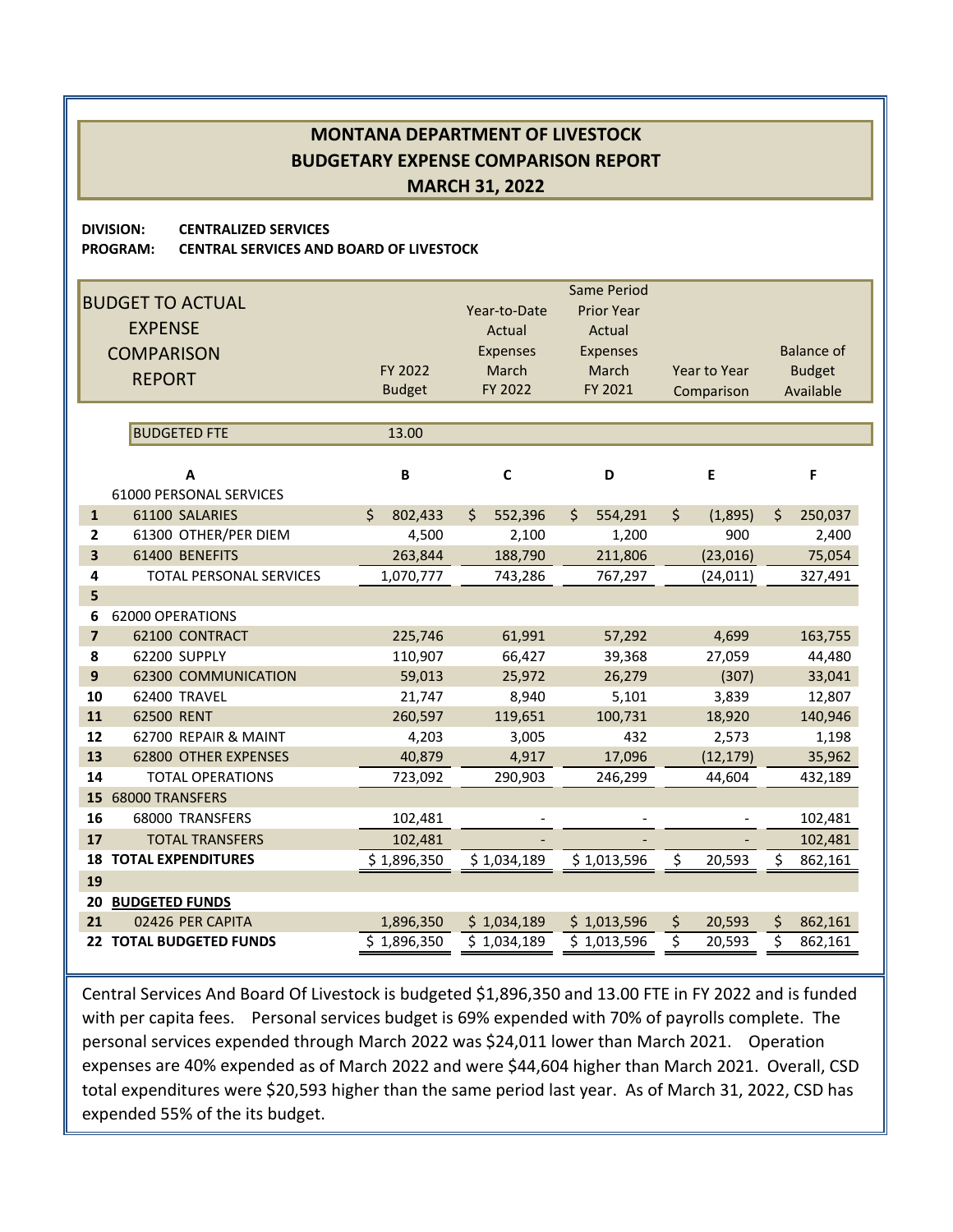**DIVISION: CENTRALIZED SERVICES PROGRAM: LIVESTOCK LOSS BOARD**

|                | <b>BUDGET TO ACTUAL EXPENSE</b><br><b>COMPARISON REPORT</b><br><b>BUDGETED FTE</b> |              | FY 2022<br><b>Budget</b><br>1.00 | Year-to-Date<br>Actual<br><b>Expenses</b><br>March<br>FY 2022 |    | <b>Same Period</b><br><b>Prior Year</b><br>Actual<br><b>Expenses</b><br>March<br>FY 2021 |                    | Year to Year<br>Comparison | <b>Balance of</b><br><b>Budget</b><br>Available |
|----------------|------------------------------------------------------------------------------------|--------------|----------------------------------|---------------------------------------------------------------|----|------------------------------------------------------------------------------------------|--------------------|----------------------------|-------------------------------------------------|
|                | A<br>61000 PERSONAL SERVICES                                                       |              | B                                | C                                                             |    | D                                                                                        |                    | E                          | F                                               |
| $\mathbf{1}$   | 61100 SALARIES                                                                     | \$           | 75.489                           | \$<br>54,723                                                  | Ś. | 53,608                                                                                   | $\mathsf{\hat{S}}$ | 1,115                      | \$<br>20,766                                    |
| $\overline{2}$ | 61300 OTHER/PER DIEM                                                               |              | 1,000                            | 400                                                           |    | 100                                                                                      |                    | 300                        | 600                                             |
| 3              | 61400 BENEFITS                                                                     |              | 22,537                           | 17,314                                                        |    | 19,402                                                                                   |                    | (2,088)                    | 5,223                                           |
| 4              | <b>TOTAL PERSONAL SERVICES</b>                                                     |              | 99,026                           | 72,437                                                        |    | 73,110                                                                                   |                    | (673)                      | 26,589                                          |
| 5              |                                                                                    |              |                                  |                                                               |    |                                                                                          |                    |                            |                                                 |
| 6              | 62000 OPERATIONS                                                                   |              |                                  |                                                               |    |                                                                                          |                    |                            |                                                 |
| $\overline{7}$ | 62100 CONTRACT                                                                     |              | 2,928                            | 916                                                           |    | 1,419                                                                                    |                    | (503)                      | 2,012                                           |
| 8              | 62200 SUPPLY                                                                       |              | 1,426                            | 473                                                           |    | 384                                                                                      |                    | 89                         | 953                                             |
| 9              | <b>62300 COMMUNICATION</b>                                                         |              | 5,395                            | 1,209                                                         |    | 1,511                                                                                    |                    | (302)                      | 4,186                                           |
| 10             | 62400 TRAVEL                                                                       |              | 6,097                            | 2,325                                                         |    |                                                                                          |                    | 2,325                      | 3,772                                           |
| 11             | 62500 RENT                                                                         |              | 8,933                            | 2,549                                                         |    | 2,421                                                                                    |                    | 128                        | 6,384                                           |
| 12             | 62700 REPAIR & MAINT                                                               |              | 45                               |                                                               |    |                                                                                          |                    |                            | 45                                              |
| 13<br>14       | <b>62800 OTHER EXPENSES</b><br><b>TOTAL OPERATIONS</b>                             |              | 1.505                            | 478                                                           |    | 517                                                                                      |                    | (39)                       | 1,027                                           |
| 15             | <b>TOTAL EXPENDITURES</b>                                                          | <sup>5</sup> | 26,329                           | \$<br>7,950                                                   | \$ | 6,252                                                                                    | $\zeta$            | 1,698                      | \$<br>18,379<br>44,968                          |
| 16             |                                                                                    |              | 125,355                          | 80,387                                                        |    | 79,362                                                                                   |                    | 1,025                      |                                                 |
| 17             | <b>BUDGETED FUNDS</b>                                                              |              |                                  |                                                               |    |                                                                                          |                    |                            |                                                 |
| 18             | 01100 GENERAL FUND                                                                 | \$           | 125,355                          | \$<br>80,387                                                  | \$ | 79,362                                                                                   | \$                 | 1,025                      | \$<br>44,968                                    |
| 19             | <b>TOTAL BUDGETED FUNDS</b>                                                        | \$           | 125,355                          | \$<br>80,387                                                  | \$ | 79,362                                                                                   | \$                 | 1,025                      | \$<br>44,968                                    |
|                |                                                                                    |              |                                  |                                                               |    |                                                                                          |                    |                            |                                                 |

In FY 2022, the Livestock Loss Board is budgeted \$125,355 with 1.00 FTE funded with general funds and \$10,306 of state special revenue funds (see note below). The personal services budget is 73% expended with 70% of payrolls complete. Personal services expended as of March 2022 was \$673 lower than March 2021. Operations are 30% expended with 67% of the budget year lapsed. Operation expenses as of March 2022 were \$1,698 higher than March 2021. Overall, Livestock Loss Board total expenditures were \$1,025 higher than the same period last year. As of March 31, 2022, LLB has expended 64% of the its budget.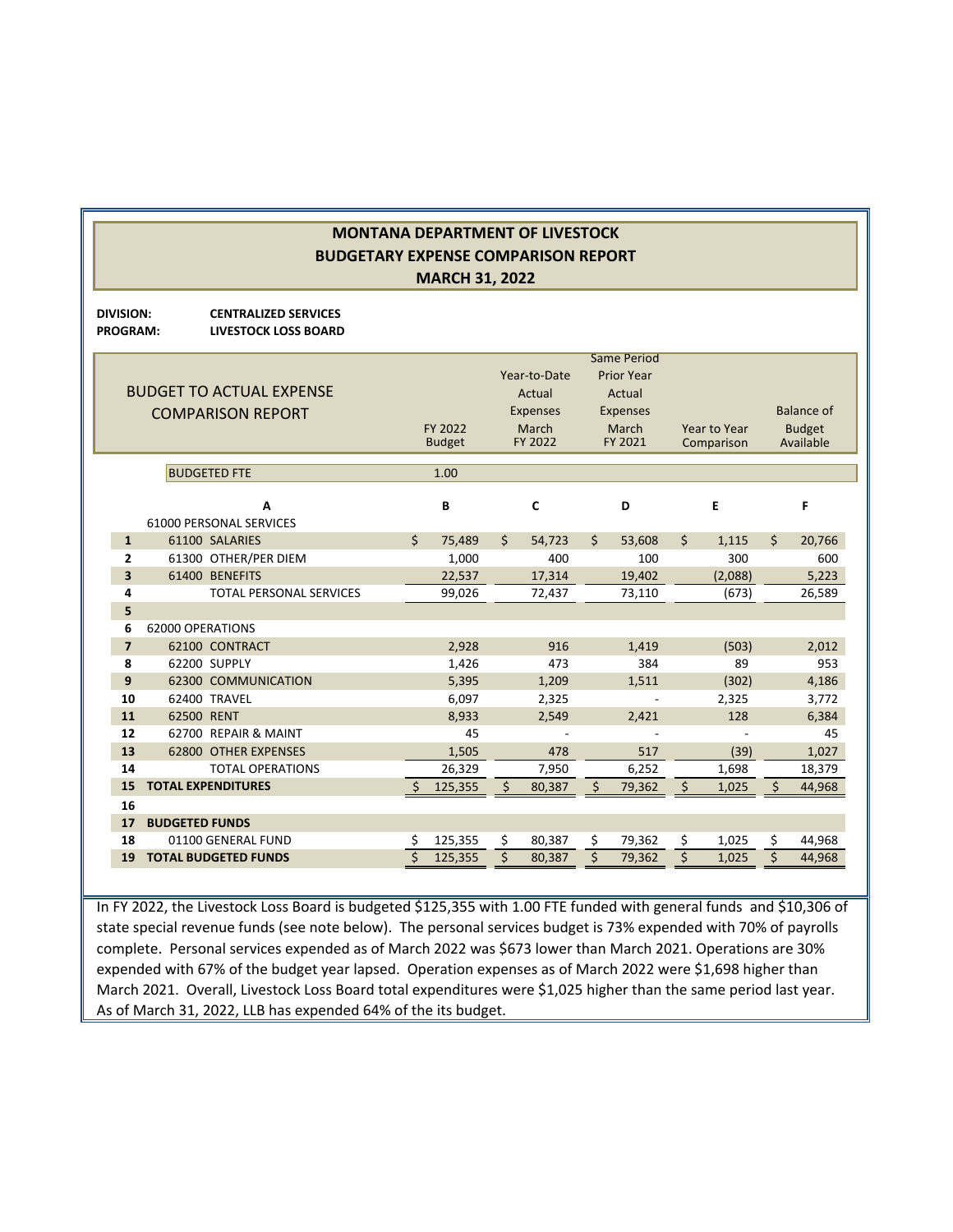**DIVISION: CENTRALIZED SERVICES PROGRAM: MILK CONTROL BUREAU**

|                | <b>BUDGET TO ACTUAL</b><br><b>EXPENSE</b><br><b>COMPARISON</b><br><b>REPORT</b> |              | FY 2022<br><b>Budget</b> | Year-to-Date<br>Actual<br><b>Expenses</b><br>March<br>FY 2022 |             |              | Same Period<br><b>Prior Year</b><br>Actual<br><b>Expenses</b><br>March<br>FY 2021 | Year to Year<br>Comparison |    | <b>Balance of</b><br><b>Budget</b><br>Available |  |
|----------------|---------------------------------------------------------------------------------|--------------|--------------------------|---------------------------------------------------------------|-------------|--------------|-----------------------------------------------------------------------------------|----------------------------|----|-------------------------------------------------|--|
|                | <b>BUDGETED FTE</b>                                                             |              | 3.00                     |                                                               |             |              |                                                                                   |                            |    |                                                 |  |
|                | A                                                                               |              | B                        |                                                               | $\mathbf c$ |              | D                                                                                 | E                          |    | F                                               |  |
|                | <b>61000 PERSONAL SERVICES</b>                                                  |              |                          |                                                               |             |              |                                                                                   |                            |    |                                                 |  |
| $\mathbf{1}$   | 61100 SALARIES                                                                  | Ś.           | 167,971                  | $\zeta$                                                       | 68,641      | $\zeta$      | 86,504                                                                            | \$<br>(17, 863)            | \$ | 99,330                                          |  |
| 2              | 61300 OTHER/PER DIEM                                                            |              | 4,800                    |                                                               | 950         |              | 350                                                                               | 600                        |    | 3,850                                           |  |
| 3              | 61400 BENEFITS                                                                  |              | 53.239                   |                                                               | 22.612      |              | 34,212                                                                            | (11,600)                   |    | 30,627                                          |  |
| 4              | <b>TOTAL PERSONAL SERVICES</b>                                                  |              | 226,010                  |                                                               | 92,203      |              | 121,066                                                                           | (28, 863)                  |    | 133,807                                         |  |
| 5              |                                                                                 |              |                          |                                                               |             |              |                                                                                   |                            |    |                                                 |  |
| 6              | 62000 OPERATIONS                                                                |              |                          |                                                               |             |              |                                                                                   |                            |    |                                                 |  |
| $\overline{7}$ | 62100 CONTRACT                                                                  |              | 19,271                   |                                                               | 10,826      |              | 12,129                                                                            | (1, 303)                   |    | 8,445                                           |  |
| 8              | 62200 SUPPLY                                                                    |              | 3,380                    |                                                               | 819         |              | 1,016                                                                             | (197)                      |    | 2,561                                           |  |
| 9<br>10        | 62300 COMMUNICATION<br>62400 TRAVEL                                             |              | 5,791<br>5,138           |                                                               | 824<br>706  |              | 1.760<br>34                                                                       | (936)<br>672               |    | 4,967<br>4,432                                  |  |
| 11             | 62500 RENT                                                                      |              | 12,554                   |                                                               | 6,571       |              | 5,249                                                                             | 1,322                      |    | 5,983                                           |  |
| 12             | 62700 REPAIR & MAINT                                                            |              | 31                       |                                                               |             |              |                                                                                   |                            |    | 31                                              |  |
| 12             | 62800 OTHER EXPENSES                                                            |              | 4,984                    |                                                               | 20          |              | 1,535                                                                             | (1, 515)                   |    | 4,964                                           |  |
| 13             | <b>TOTAL OPERATIONS</b>                                                         |              | 51,149                   |                                                               | 19,766      |              | 21,723                                                                            | (1,957)                    |    | 31,383                                          |  |
| 14             | <b>TOTAL EXPENDITURES</b>                                                       | <sup>S</sup> | 277,159                  | Ś                                                             | 111,969     | <sup>5</sup> | 142,789                                                                           | \$<br>(30, 820)            | Ś  | 165,190                                         |  |
| 15             |                                                                                 |              |                          |                                                               |             |              |                                                                                   |                            |    |                                                 |  |
| 16             | <b>BUDGETED FUNDS</b>                                                           |              |                          |                                                               |             |              |                                                                                   |                            |    |                                                 |  |
| 17             | 02817 MILK CONTROL                                                              | \$           | 277,159                  | Ś.                                                            | 111,969     | \$           | 142,789                                                                           | \$<br>(30, 820)            | \$ | 165,190                                         |  |
| 18             | <b>TOTAL BUDGETED FUNDS</b>                                                     | Ś            | 277,159                  |                                                               | 111,969     | Ś            | 142,789                                                                           | \$<br>(30, 820)            | \$ | 165,190                                         |  |

In FY 2022, The Milk Control Bureau is budgeted \$277,159 and has 3.00 FTE. The bureau is funded with milk industry fees. The personal services budget is 41% expended with 70% of payrolls complete. Personal services expended as of March 2022 were \$28,863 lower than March 2021. Operations are 39% expended with 67% of the budget year lapsed. Operation expenses as of March 2022 were \$1,957 lower than March 2021. Overall, Milk Control Bureau total expenditures were \$30,820 lower than the same period last year. As of March 31, 2022, the Milk Control Bureau has expended 40% of its budget.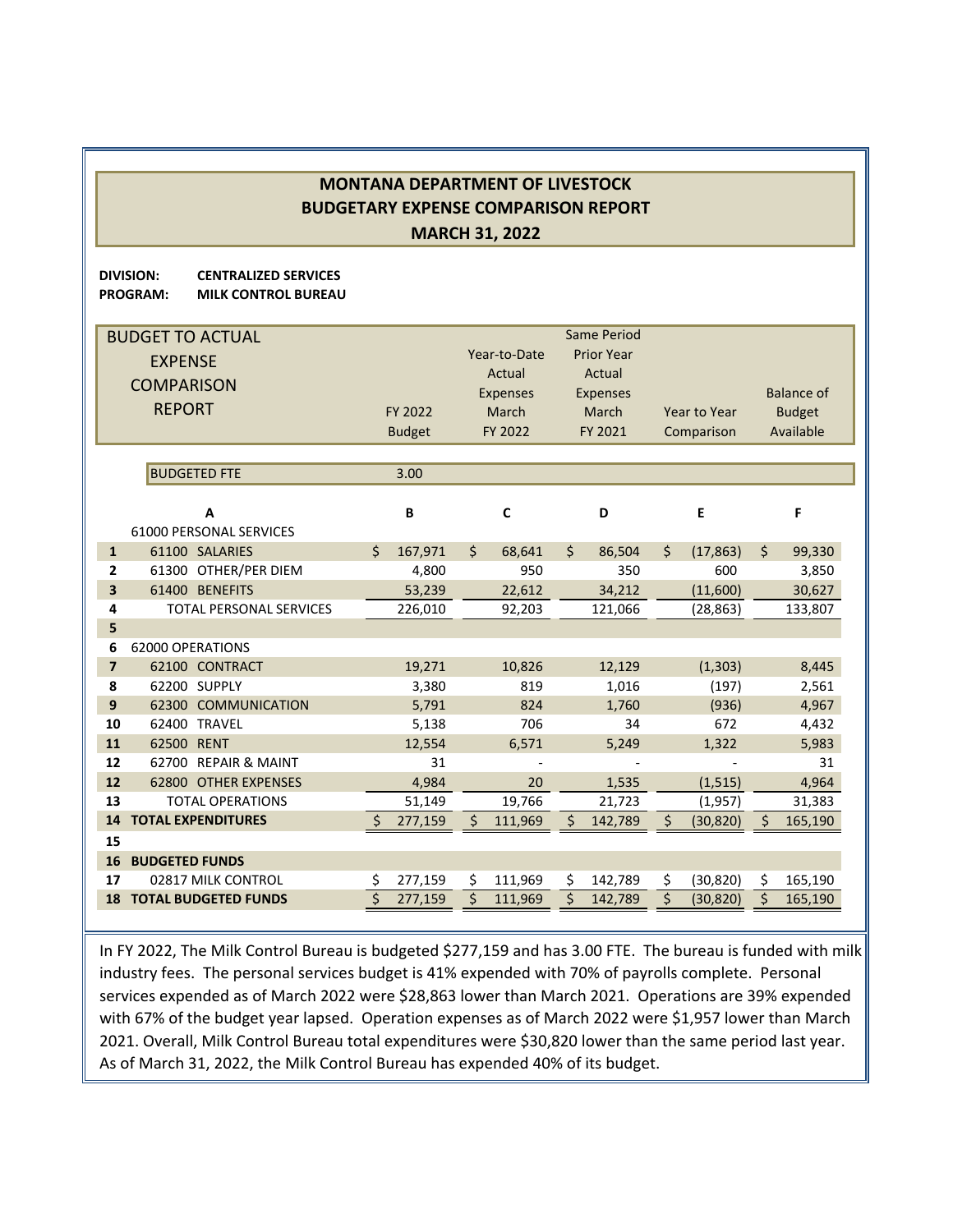### **DIVISION: ANIMAL HEALTH DIVISION ‐ STATE VETERINARIAN PROGRAM: STATE VETERINARIAN IMPORT OFFICE**

|                         | <b>BUDGET TO ACTUAL</b><br><b>EXPENSE COMPARISON</b><br><b>REPORT</b> | FY 2022<br><b>Budget</b> |         |                    | Year-to-Date<br>Actual<br><b>Expenses</b><br>March<br>FY 2022 |    | Same Period<br><b>Prior Year</b><br>Actual<br><b>Expenses</b><br>March<br>FY 2021 |    | Year to Year<br>Comparison |         | <b>Balance of</b><br><b>Budget</b><br>Available |
|-------------------------|-----------------------------------------------------------------------|--------------------------|---------|--------------------|---------------------------------------------------------------|----|-----------------------------------------------------------------------------------|----|----------------------------|---------|-------------------------------------------------|
|                         | <b>BUDGETED FTE</b>                                                   |                          | 8.50    |                    |                                                               |    |                                                                                   |    |                            |         |                                                 |
|                         | A                                                                     |                          | B       |                    | $\mathbf c$                                                   |    | D                                                                                 |    | E                          |         | F                                               |
|                         | 61000 PERSONAL SERVICES                                               |                          |         |                    |                                                               |    |                                                                                   |    |                            |         |                                                 |
| $\mathbf{1}$            | 61100 SALARIES                                                        | Ś.                       | 511,293 | $\mathsf{\hat{S}}$ | 314,588                                                       | \$ | 328,895                                                                           | \$ | (14, 307)                  | \$      | 196,705                                         |
| $\mathbf{2}$            | 61400 BENEFITS                                                        |                          | 186,006 |                    | 110,905                                                       |    | 137,847                                                                           |    | (26, 942)                  |         | 75,101                                          |
| $\overline{\mathbf{3}}$ | <b>TOTAL PERSONAL SERVICES</b>                                        |                          | 697,299 |                    | 425,493                                                       |    | 466,742                                                                           |    | (41, 249)                  |         | 271,806                                         |
| 4<br>5                  | <b>62000 OPERATIONS</b>                                               |                          |         |                    |                                                               |    |                                                                                   |    |                            |         |                                                 |
| 6                       | 62100 CONTRACT                                                        |                          | 34,268  |                    | 24,629                                                        |    | 24,996                                                                            |    | (367)                      |         | 9,639                                           |
| $\overline{7}$          | 62200 SUPPLY                                                          |                          | 11,716  |                    | 22,288                                                        |    | 24,094                                                                            |    | (1,806)                    |         | (10, 572)                                       |
| 8                       | 62300 COMMUNICATION                                                   |                          | 25,344  |                    | 13,993                                                        |    | 18,555                                                                            |    | (4, 562)                   |         | 11,351                                          |
| 9                       | 62400 TRAVEL                                                          |                          | 8,487   |                    | 13,421                                                        |    | 1,165                                                                             |    | 12,256                     |         | (4,934)                                         |
| 10                      | 62500 RENT                                                            |                          | 5,890   |                    | 6,720                                                         |    | 6,356                                                                             |    | 364                        |         | (830)                                           |
| 11                      | 62700 REPAIR & MAINT                                                  |                          | 4,465   |                    | 2,621                                                         |    | 14,078                                                                            |    | (11, 457)                  |         | 1,844                                           |
| 12                      | 62800 OTHER EXPENSES                                                  |                          | 12,391  |                    | 20,456                                                        |    | 15,863                                                                            |    | 4,593                      |         | (8,065)                                         |
| 13                      | <b>TOTAL OPERATIONS</b>                                               |                          | 102,561 |                    | 104,128                                                       |    | 105,107                                                                           |    | (979)                      |         | (1, 567)                                        |
| 14                      | <b>TOTAL</b>                                                          |                          | 799,860 | \$                 | 529,621                                                       | \$ | 571,849                                                                           | \$ | (42, 228)                  | $\zeta$ | 270,239                                         |
| 15                      |                                                                       |                          |         |                    |                                                               |    |                                                                                   |    |                            |         |                                                 |
|                         | <b>16 FUND</b>                                                        |                          |         |                    |                                                               |    |                                                                                   |    |                            |         |                                                 |
|                         | 17 02426 PER CAPITA FEE                                               |                          | 799,860 | Ŝ.                 | 529,621                                                       | \$ | 571,849                                                                           | \$ | (42, 228)                  | \$      | 270,239                                         |
| 18                      | <b>TOTAL BUDGET FUNDING</b>                                           |                          | 799,860 | Ś                  | 529,621                                                       | Ś  | 571,849                                                                           | Ś  | (42, 228)                  | Ś       | 270,239                                         |

The State Veteriniarn Office includes Import and Alternative Livestock. In FY 2022, the State Veterinarian Import Office is budgeted \$799,860 with 8.50 FTE and is funded with 02426 per capita fees. The personal services budget is 61% expended with 70% of payrolls complete. Personal services expended as of March 2022 was \$41,249 lower than March 2021. Operations are 102% expended with 67% of the budget year lapsed. Operation expenses as of March 2022 were \$979 lower than March 2021. Animal Health has spent \$42,228 less than the same period in FY 2021. As of March 31, 2022 the Animal Health Import Office has expended 66% of its budget.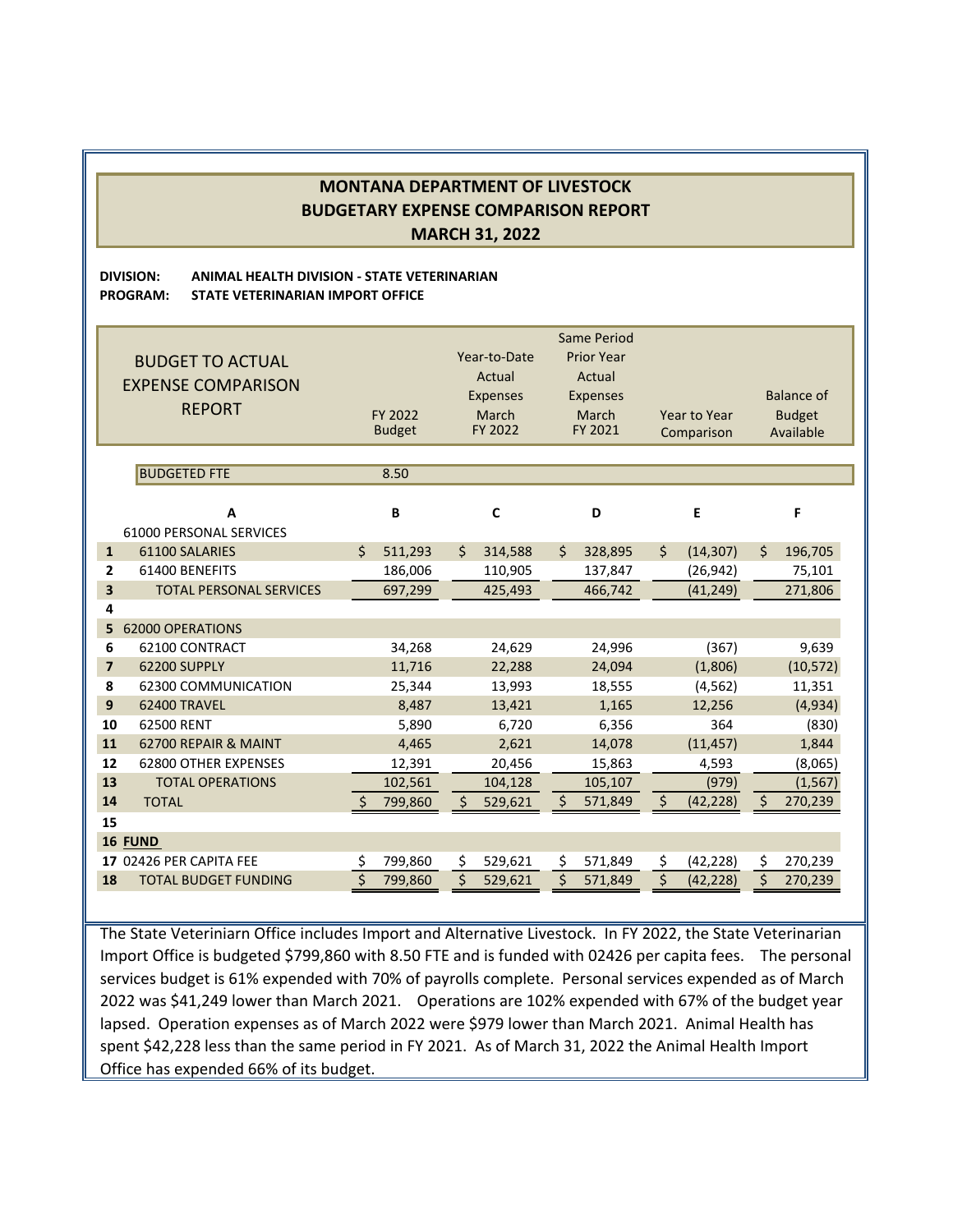**DIVISION: ANIMAL HEALTH DIVISION ‐ STATE VETERINARIAN PROGRAM: DESIGNATED SURVEILLANCE AREA (DSA) & FEDERAL ANIMAL HEALTH DISEASE GRANTS**

|                |                                |    |               |    |                 | <b>Same Period</b> |                   |                     |            |                   |           |
|----------------|--------------------------------|----|---------------|----|-----------------|--------------------|-------------------|---------------------|------------|-------------------|-----------|
|                | <b>BUDGET TO ACTUAL</b>        |    |               |    | Year-to-Date    |                    | <b>Prior Year</b> |                     |            |                   |           |
|                | <b>EXPENSE COMPARISON</b>      |    |               |    | Actual          |                    | Actual            |                     |            |                   |           |
|                |                                |    |               |    | <b>Expenses</b> | <b>Expenses</b>    |                   |                     |            | <b>Balance of</b> |           |
|                | <b>REPORT</b>                  |    | FY 2022       |    | March           | March              |                   | <b>Year to Year</b> |            | <b>Budget</b>     |           |
|                |                                |    | <b>Budget</b> |    | FY 2022         |                    | FY 2021           |                     | Comparison |                   | Available |
|                | <b>BUDGETED FTE</b>            |    | 5.75          |    |                 |                    |                   |                     |            |                   |           |
|                |                                |    |               |    |                 |                    |                   |                     |            |                   |           |
|                | A                              |    | B             |    | C               |                    | D                 |                     | E          |                   | F         |
|                | <b>61000 PERSONAL SERVICES</b> |    |               |    |                 |                    |                   |                     |            |                   |           |
| $\mathbf{1}$   | 61100 SALARIES                 | Ś  | 331,863       | Ś  | 225,524         | Ś.                 | 212,584           | \$                  | 12,940     | \$                | 106,339   |
| $\overline{2}$ | 61400 BENEFITS                 |    | 112,121       |    | 84,589          |                    | 96,329            |                     | (11,740)   |                   | 27,532    |
| 3              | <b>TOTAL PERSONAL SERVICES</b> |    | 443,984       |    | 310,113         |                    | 308,913           |                     | 1,200      |                   | 133,871   |
| 4              |                                |    |               |    |                 |                    |                   |                     |            |                   |           |
| 5              | <b>62000 OPERATIONS</b>        |    |               |    |                 |                    |                   |                     |            |                   |           |
| 6              | 62100 CONTRACT                 |    | 1,008,813     |    | 816,875         |                    | 509,405           |                     | 307,470    |                   | 191,938   |
| $\overline{7}$ | 62200 SUPPLY                   |    | 35,002        |    | 42,595          |                    | 15,828            |                     | 26,767     |                   | (7, 593)  |
| 8              | 62300 COMMUNICATION            |    | 5,416         |    | 7,430           |                    | 3,150             |                     | 4,280      |                   | (2,014)   |
| 9              | 62400 TRAVEL                   |    | 14,898        |    | 9,163           |                    | 1,833             |                     | 7,330      |                   | 5,735     |
| 10             | 62500 RENT                     |    | 27,743        |    | 16,573          |                    | 44,263            |                     | (27,690)   |                   | 11,170    |
| 11             | 62700 REPAIR & MAINT           |    | 14,041        |    | 13,442          |                    | 5,819             |                     | 7,623      |                   | 599       |
| 12             | 62800 OTHER EXPENSES           |    | 84,369        |    | 64,328          |                    | 64,035            |                     | 293        |                   | 20,041    |
| 13             | <b>TOTAL OPERATIONS</b>        |    | 1,190,282     |    | 970,406         |                    | 644,333           |                     | 326,073    |                   | 219,876   |
| 14             |                                |    |               |    |                 |                    |                   |                     |            |                   |           |
| 15             | <b>68000 TRANSFERS</b>         |    | 240,000       |    | 175,756         |                    | 123,091           |                     | 52,665     |                   | 64,244    |
| 16             | <b>TOTAL TRANSFERS</b>         |    | 240,000       |    | 175,756         |                    | 123,091           |                     | 52,665     |                   | 64,244    |
| 17             | <b>TOTAL EXPENDITURES</b>      | Ŝ. | 1,874,266     |    | \$1,456,275     |                    | \$1,076,337       | $\zeta$             | 379,938    | \$                | 417,991   |
| 18             |                                |    |               |    |                 |                    |                   |                     |            |                   |           |
| 19             | <b>BUDGETED FUNDS</b>          |    |               |    |                 |                    |                   |                     |            |                   |           |
| 20             | 01100 GENERAL FUND             | \$ | 1,004,540     | Ś. | 694,273         | \$                 | 434,894           | \$                  | 259,379    | \$                | 310,267   |
| 21             | 03427 FEDERAL FUNDING          | Ś  | 869,726       |    | 762,002         |                    | 641,443           |                     | 120,559    |                   | 107,724   |
| 22             | <b>TOTAL BUDGETED FUNDS</b>    | \$ | 1,874,266     |    | \$1,456,275     |                    | \$1,076,337       | \$                  | 379,938    | \$                | 417,991   |

The Designated Surveillance Area (DSA) is budgeted for \$1,004,540 and 2.00 FTE in FY 2022 and is funded with General Funds. The Federal Animal Disease Grants is budgeted for \$869,726 and 3.75 FTE in FY 2022 and is funded with Federal Funds. The personal services budget is 70% expended with 70% of payrolls complete. Personal services expended as of March 2022 was \$1,200 higher than March 2021. Operations are 82% expended with 67% of the budget year lapsed. Operation expenses as of March 2022 were \$326,073 higher than March 2021. Overall, total expenditures were \$379,938 higher than the same period last year with 78% of the budget expended.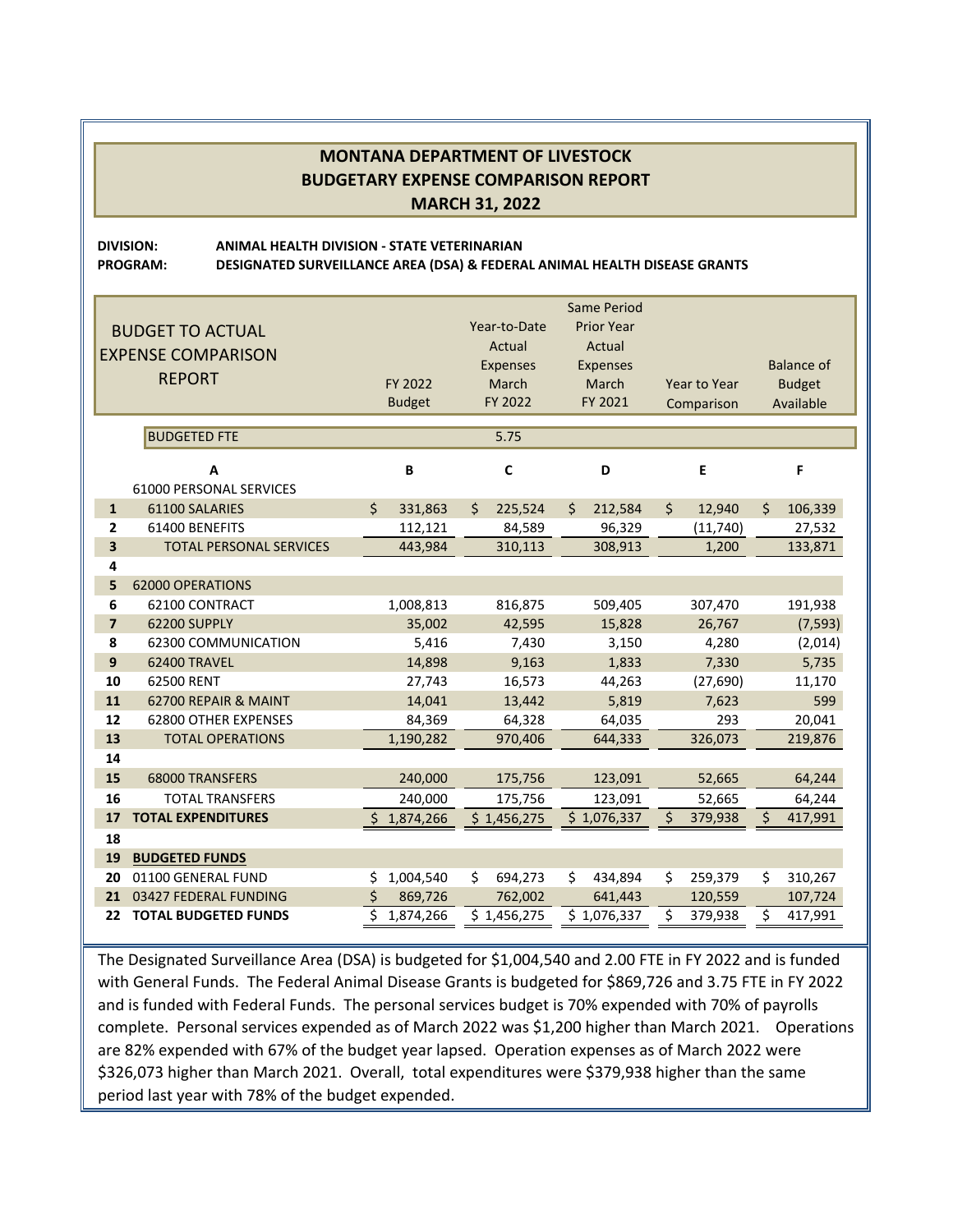**DIVISION: DIAGNOSTIC LABORATORY**

**PROGRAM: DIAGNOSTIC LABORATORY**

|                         | <b>BUDGET TO ACTUAL</b><br><b>EXPENSE COMPARISON</b><br><b>REPORT</b> | FY 2022<br><b>Budget</b> | Year-to-Date<br>Actual<br><b>Expenses</b><br>March<br>FY 2022 | <b>Prior Year</b><br>Actual<br><b>Expenses</b><br>March<br>FY 2021 | <b>Year to Year</b><br>Comparison | <b>Balance of</b><br><b>Budget</b><br>Available |
|-------------------------|-----------------------------------------------------------------------|--------------------------|---------------------------------------------------------------|--------------------------------------------------------------------|-----------------------------------|-------------------------------------------------|
|                         | <b>BUDGETED FTE</b>                                                   |                          |                                                               |                                                                    |                                   |                                                 |
|                         | A                                                                     |                          | C                                                             | D                                                                  | E                                 | F                                               |
| $\mathbf{1}$            | <b>61000 PERSONAL SERVICES</b>                                        |                          |                                                               |                                                                    |                                   |                                                 |
| $\overline{2}$          | 61100 SALARIES                                                        | \$1,293,038              | 876,040<br>\$                                                 | \$<br>872,668                                                      | \$<br>3,372                       | \$<br>416,998                                   |
| $\overline{\mathbf{3}}$ | 61400 BENEFITS                                                        | 436,290                  | 306,378                                                       | 356,317                                                            | (49, 939)                         | 129,912                                         |
| 4                       | <b>TOTAL PERSONAL SERVICES</b>                                        | 1,729,328                | 1,182,418                                                     | 1,228,985                                                          | (46, 567)                         | 546,910                                         |
| 5                       |                                                                       |                          |                                                               |                                                                    |                                   |                                                 |
| 6                       | 62000 OPERATIONS                                                      |                          |                                                               |                                                                    |                                   |                                                 |
| $\overline{7}$          | 62100 CONTRACT                                                        | 169,016                  | 122,504                                                       | 103,695                                                            | 18,809                            | 46,512                                          |
| 8                       | 62200 SUPPLY                                                          | 597,590                  | 660,150                                                       | 507,429                                                            | 152,721                           | (62, 560)                                       |
| 9                       | <b>62300 COMMUNICATION</b>                                            | 34,001                   | 15,153                                                        | 19,962                                                             | (4,809)                           | 18,848                                          |
| 10                      | 62400 TRAVEL                                                          | 6,579                    | 1,550                                                         | 1,748                                                              | (198)                             | 5,029                                           |
| 11                      | 62500 RENT                                                            | 68,808                   | 72,595                                                        | 52,049                                                             | 20,546                            | (3,787)                                         |
| 12                      | 62600 UTILITIES                                                       | 39,417                   | 29,765                                                        | 24,244                                                             | 5,521                             | 9,652                                           |
| 13                      | 62700 REPAIR & MAINT                                                  | 117,111                  | 131,364                                                       | 66,196                                                             | 65,168                            | (14, 253)                                       |
| 14                      | <b>62800 OTHER EXPENSES</b>                                           | 54,415                   | 43,882                                                        | 36,021                                                             | 7,861                             | 10,533                                          |
| 15                      | <b>TOTAL OPERATIONS</b>                                               | 1,086,937                | 1,076,963                                                     | 811,344                                                            | 265,619                           | 9,974                                           |
| 16                      | 63000 EQUIPMENT                                                       |                          |                                                               |                                                                    |                                   |                                                 |
| 17                      | 63100 EQUIPMENT                                                       | 179,667                  | 46,478                                                        | 105,047                                                            | (58, 569)                         | 133,189                                         |
| 18<br>19                | <b>TOTAL EQUIPMENT</b>                                                | 179,667                  | 46,478                                                        | 105,047                                                            | (58, 569)                         | 133,189                                         |
| 20                      | <b>TOTAL</b>                                                          | \$2,995,932              | \$2,305,859                                                   | \$2,145,376                                                        | Ś.<br>160,483                     | \$<br>690,073                                   |
| 21                      | <b>BUDGETED FUNDS</b>                                                 |                          |                                                               |                                                                    |                                   |                                                 |
| 22                      | 01100 GENERAL FUND                                                    | Ś<br>931,507             | Ś.<br>828,870                                                 | Ś.<br>654,996                                                      | Ś<br>173,874                      | Ś.<br>102,637                                   |
| 23                      | 02426 PER CAPITA FEE                                                  | 686,453                  | 487,402                                                       | 608,392                                                            | (120,990)                         | 199,051                                         |
|                         | 24 03673 FEDERAL ANIMAL HEALTH DISEASE GRAN                           | 187,200                  | 45,519                                                        | 75,120                                                             | (29,601)                          | 141,681                                         |
| 25                      | 06026 DIAGNOSTIC LABORATORY FEES                                      | 1,190,772                | 944,068                                                       | 806,868                                                            | 137,200                           | 246,704                                         |
| 26                      | <b>TOTAL BUDGET FUNDING</b>                                           | \$2,995,932              | \$2,305,859                                                   | \$2,145,376                                                        | \$<br>160,483                     | \$<br>690,073                                   |

The Diagnostic Laboratory received additional NAHLN funding in the amount of \$156,178 for equipment purchases of \$134,700 and \$21,478 for equipment maintenance agreements.

The diagnostic laboratory is budgeted for \$2,995,932 and 22 FTE in FY 2022. It is funded with general fund of \$931,507, per capita fees of \$686,453, federal funds of \$187,200, and lab testing fees of \$1,190,772. Personal services are 68% expended with 70% of payrolls complete. Personal services expended as of March 2022 were \$46,567 lower than March 2021. Operations are 101% expended with 67% of the budget year lapsed. Operation expenses as of March 2022 were \$265,619 higher than March 2021. Overall, Diagnostic Laboratory total expenditures were \$160,483 higher than the same period last year. As of March 31, 2022, the Diagnositc Lab has expended 81% of its budget.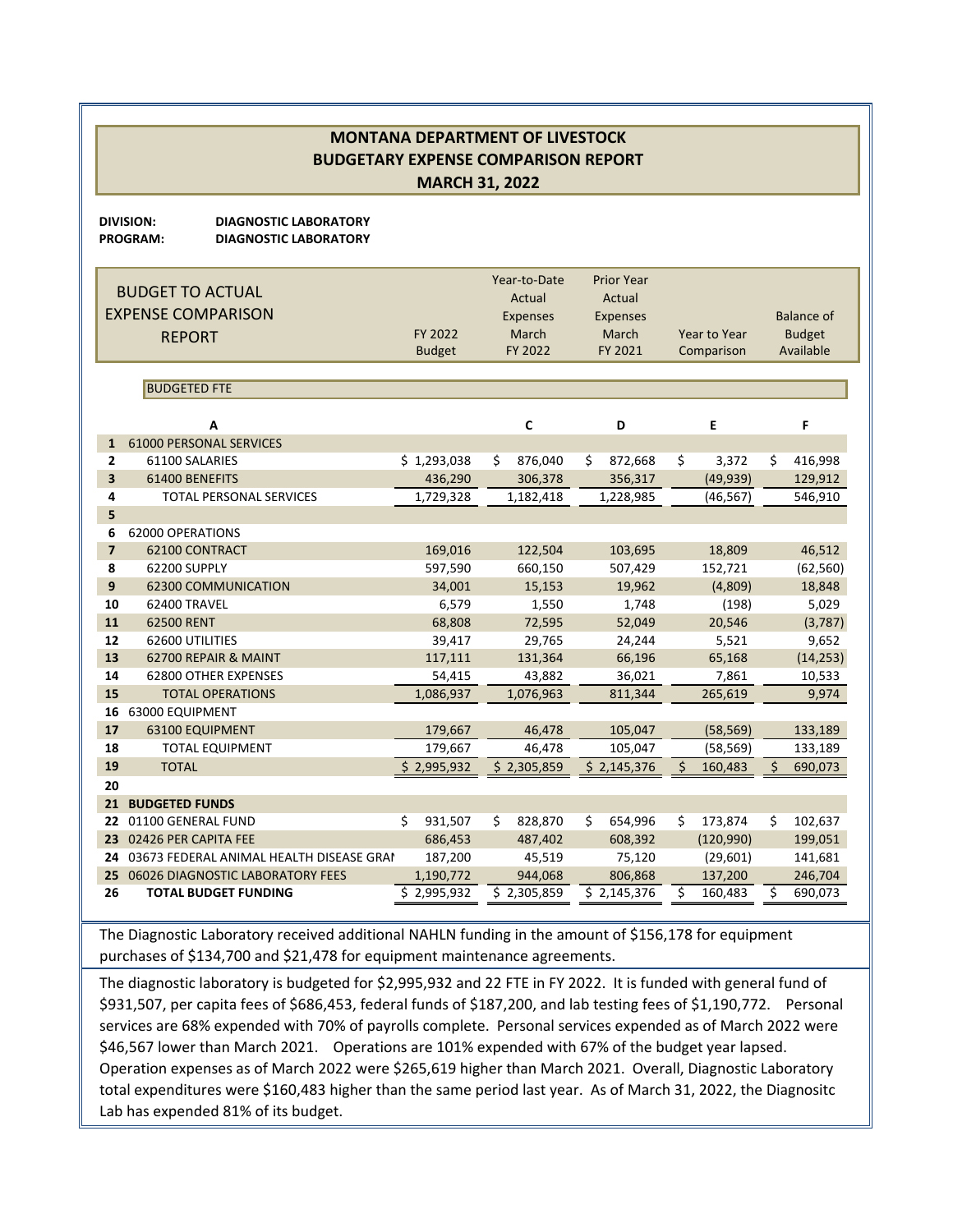**DIVISION: MILK & EGG INSPECTION BUREAU PROGRAM: MILK AND EGG / SHIELDED EGG GRADING**

|                         | <b>BUDGET TO ACTUAL EXPENSE</b><br><b>COMPARISON REPORT</b> |    | FY 2022<br><b>Budget</b> |    | Year-to-Date<br>Actual<br><b>Expenses</b><br>March<br>FY 2022 |    | <b>Same Period</b><br><b>Prior Year</b><br>Actual<br><b>Expenses</b><br>March<br>FY 2021 | Year to Year<br>Comparison |    | <b>Balance of</b><br><b>Budget</b><br>Available |
|-------------------------|-------------------------------------------------------------|----|--------------------------|----|---------------------------------------------------------------|----|------------------------------------------------------------------------------------------|----------------------------|----|-------------------------------------------------|
|                         | <b>BUDGETED FTE</b>                                         |    | 6.75                     |    |                                                               |    |                                                                                          |                            |    |                                                 |
|                         |                                                             |    |                          |    |                                                               |    |                                                                                          |                            |    |                                                 |
|                         | A                                                           |    | B                        |    | C                                                             |    | D                                                                                        | E                          |    | G                                               |
|                         | 61000 PERSONAL SERVICES                                     |    |                          |    |                                                               |    |                                                                                          |                            |    |                                                 |
| $\mathbf{1}$            | 61100 SALARIES                                              | Ś. | 346,574                  | Ŝ. | 164,609                                                       | \$ | 157,539                                                                                  | \$<br>7,070                | \$ | 181,965                                         |
| $\overline{2}$          | 61102 OVERTIME                                              |    | 5,773                    |    | 4,721                                                         |    | 910                                                                                      | 3,811                      |    | 1,052                                           |
| $\overline{\mathbf{3}}$ | 61400 BENEFITS                                              |    | 137,919                  |    | 68,307                                                        |    | 77,228                                                                                   | (8,921)                    |    | 69,612                                          |
| 4                       | <b>TOTAL PERSONAL SERVICES</b>                              |    | 490,266                  |    | 237,637                                                       |    | 235,677                                                                                  | 1,960                      |    | 252,629                                         |
| 5                       |                                                             |    |                          |    |                                                               |    |                                                                                          |                            |    |                                                 |
| 6<br>$\overline{7}$     | 62000 OPERATIONS                                            |    |                          |    |                                                               |    |                                                                                          |                            |    |                                                 |
| 8                       | 62100 CONTRACT<br>62200 SUPPLY                              |    | 103,441<br>11,152        |    | 31,539<br>1,149                                               |    | 37,817<br>2,225                                                                          | (6, 278)<br>(1,076)        |    | 71,902                                          |
| 9                       | <b>62300 COMMUNICATION</b>                                  |    | 18,807                   |    | 2,458                                                         |    | 3,192                                                                                    | (734)                      |    | 10,003<br>16,349                                |
| 10                      | 62400 TRAVEL                                                |    | 24,739                   |    | 7,557                                                         |    | 3,169                                                                                    | 4,388                      |    | 17,182                                          |
| 11                      | 62500 RENT                                                  |    | 25,579                   |    | 7,229                                                         |    | 6,042                                                                                    | 1,187                      |    | 18,350                                          |
| 12                      | 62700 REPAIR & MAINT                                        |    | 1,526                    |    | 273                                                           |    | 79                                                                                       | 194                        |    | 1,253                                           |
| 13                      | <b>62800 OTHER EXPENSES</b>                                 |    | 22,646                   |    | 9,541                                                         |    | 10,147                                                                                   | (606)                      |    | 13,105                                          |
| 14                      | <b>TOTAL OPERATIONS</b>                                     |    | 207,890                  |    | 59,746                                                        |    | 62,671                                                                                   | (2, 925)                   |    | 148,144                                         |
| 15                      | <b>TOTAL</b>                                                | Ś. | 698,156                  | Ś  | 297,383                                                       | Ś  | 298,348                                                                                  | \$<br>(965)                | \$ | 400,773                                         |
| 16                      |                                                             |    |                          |    |                                                               |    |                                                                                          |                            |    |                                                 |
| 17                      | <b>BUDGETED FUNDS</b>                                       |    |                          |    |                                                               |    |                                                                                          |                            |    |                                                 |
| 18                      | 02262 SHIELDED EGG GRADING FEES                             | \$ | 341,749                  | Ś. | 113,878                                                       | Ś. | 111,481                                                                                  | \$<br>2,397                | Ś. | 227,871                                         |
| 19                      | 02701 MILK INSPECTION FEES                                  |    | 342,218                  |    | 176,595                                                       |    | 184,797                                                                                  | (8, 202)                   |    | 165,623                                         |
| 21                      | 03032 SHELL EGG INSPECTION FEES                             |    | 14,189                   |    | 6,910                                                         |    | 2,070                                                                                    | 4,840                      |    | 7,279                                           |
| 22                      | <b>TOTAL BUDGET FUNDING</b>                                 | \$ | 698,156                  | Ś. | 297,383                                                       | \$ | 298,348                                                                                  | \$<br>(965)                | \$ | 400,773                                         |

The total Milk & Egg program is budgeted \$698,156 with 6.75 FTE in FY 2021 funded mainly with milk inspection fees and egg grading fees. The personal services budget is 48% expended with 70% of payrolls complete. Personal services expended as of March 2022 was \$1,960 higher than March 2021. Operation expense budget is 29% expended with 67% of budget year lapsed. Operation expenses as of March 2022 was \$2,925 lower than March 2021. The Milk & Egg Inspection Bureau total expenditures were \$965 lower than the same period last year. As of March 31, 2022, the Milk & Egg program has expended 43% of its budget.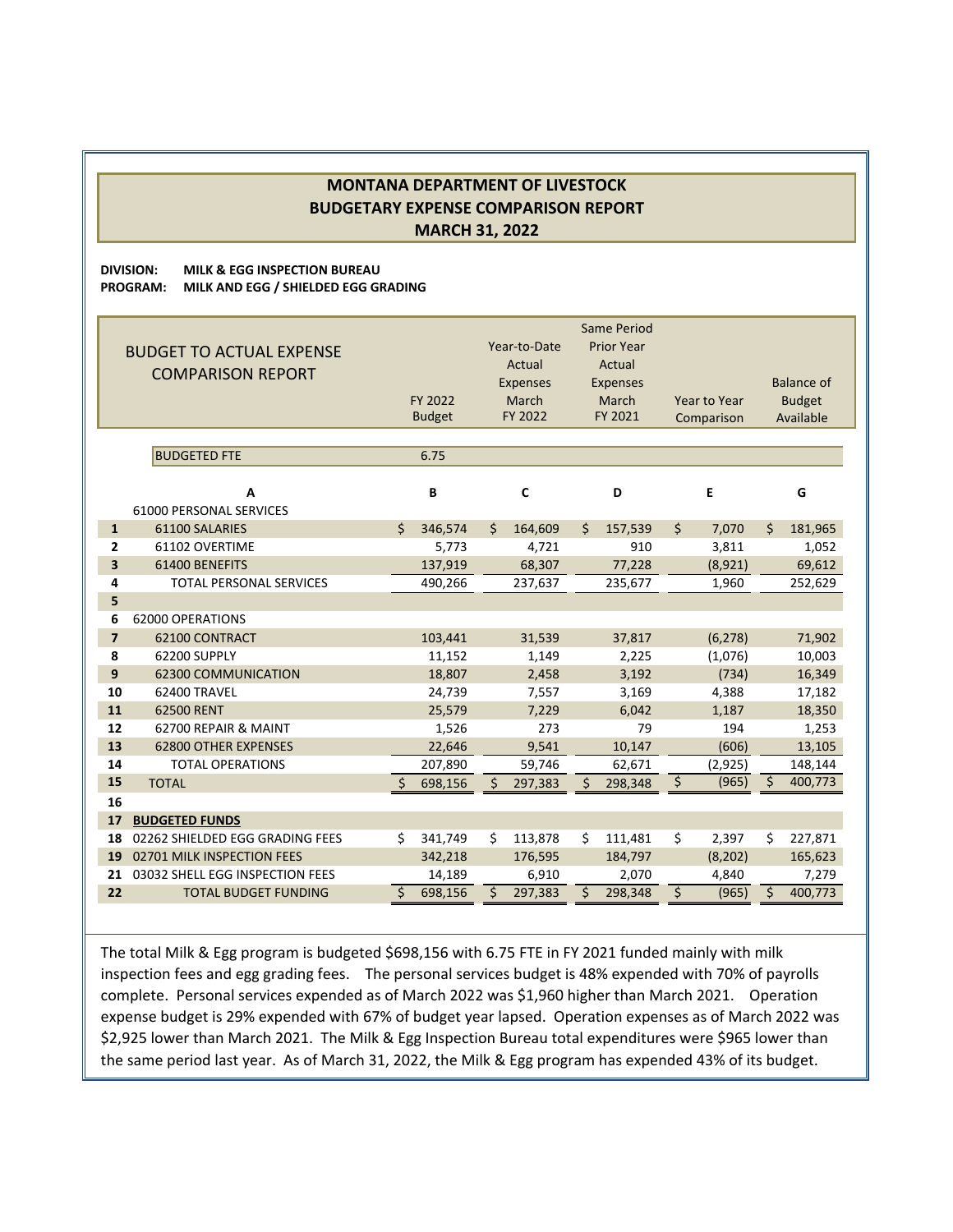#### **DIVISION: MEAT & POULTRY INSPECTION PROGRAM PROGRAM: MEAT INSPECTION**

|                         | <b>BUDGET TO ACTUAL</b>                    |                   | Year-to-Date      | <b>Prior Year</b> |                      |                   |
|-------------------------|--------------------------------------------|-------------------|-------------------|-------------------|----------------------|-------------------|
|                         | <b>EXPENSE</b>                             |                   | Actual            | Actual            |                      |                   |
|                         |                                            |                   | <b>Expenses</b>   | <b>Expenses</b>   |                      | <b>Balance of</b> |
|                         | <b>COMPARISON</b>                          | FY 2022           | March             | March             | <b>Year to Year</b>  | <b>Budget</b>     |
|                         | <b>REPORT</b>                              | <b>Budget</b>     | FY 2022           | FY 2021           | Comparison           | Available         |
|                         |                                            |                   |                   |                   |                      |                   |
|                         | <b>BUDGETED FTE</b>                        |                   | 24.50             |                   |                      |                   |
|                         |                                            |                   |                   |                   |                      |                   |
|                         | A                                          | B                 | $\mathbf c$       | D                 | E                    | F                 |
|                         | 61000 PERSONAL SERVICES                    |                   |                   |                   |                      |                   |
| $\mathbf{1}$            | 61100 SALARIES                             | \$1,045,897       | Ś.<br>699,392     | Ś.<br>726,627     | \$<br>(27, 235)      | \$<br>346,505     |
| $\mathbf{z}$            | 61102 OVERTIME                             | 67,228            | 70,780            | 52,208            | 18,572               | (3, 552)          |
| $\overline{\mathbf{3}}$ | 61400 BENEFITS                             | 413,561           | 303,512           | 374,073           | (70, 561)            | 110,049           |
| 4                       | <b>TOTAL PERSONAL SERVICES</b>             | 1,526,686         | 1,073,684         | 1,152,908         | (79, 224)            | 453,002           |
| 5                       |                                            |                   |                   |                   |                      |                   |
| 6                       | 62000 OPERATIONS                           |                   |                   |                   |                      |                   |
| $\overline{7}$          | 62100 CONTRACT                             | 64,140            | 48,257            | 49,692            | (1, 435)             | 15,883            |
| 8<br>9                  | 62200 SUPPLY<br><b>62300 COMMUNICATION</b> | 27,058            | 17,467            | 9,685             | 7.782<br>96          | 9,591             |
| 10                      | 62400 TRAVEL                               | 25,119            | 15,246            | 15,150            |                      | 9,873             |
| 11                      | 62500 RENT                                 | 54,267<br>144,017 | 51,602<br>103,578 | 29,978<br>94,234  | 21,624<br>9,344      | 2,665<br>40,439   |
| 12                      | 62700 REPAIR & MAINT                       | 9,900             | 2,524             | 5,187             | (2,663)              | 7,376             |
| 13                      | <b>62800 OTHER EXPENSES</b>                | 304,744           | 294,715           | 338,551           | (43, 836)            | 10,029            |
| 14                      | <b>TOTAL OPERATIONS</b>                    | 629,245           | 533,389           | 542,477           | (9,088)              | 95,856            |
| 15                      | <b>TOTAL EXPENDITURES</b>                  | \$2,155,931       | \$1,607,073       | \$1,695,385       | \$<br>(88, 312)      | Ś.<br>548,858     |
| 16                      |                                            |                   |                   |                   |                      |                   |
| 17                      | <b>BUDGETED FUNDS</b>                      |                   |                   |                   |                      |                   |
| 18                      | 01100 GENERAL FUND                         | \$1,063,214       | Ś.<br>870,482     | \$1,038,282       | (167, 800)<br>Ś.     | Ś.<br>192,732     |
| 19                      | 02427 ANIMAL HEALTH FEES                   | 5,721             |                   |                   |                      | 5,721             |
| 20                      | 03209 MEAT & POULTRY INSPECTION-FE         | 1,086,996         | 736,591           | 657,103           | 79,488               | 350,405           |
| 21                      | <b>TOTAL BUDGET FUNDING</b>                | \$2,155,931       | \$1,607,073       | \$1,695,385       | $\zeta$<br>(88, 312) | \$<br>548,858     |
|                         |                                            |                   |                   |                   |                      |                   |

Personal services budget is 70% expended with 70% of payrolls complete. Personal services expended as of March 2022 was \$79,224 lower than March 2021. Operations are 85% expended with 67% of the budget year lapsed. Operation expenses as of March 2022 were \$9,088 lower than March 2021. Overall, Meat Inspection total expenditures were \$88,312 lower than the same period last year. As of March 31, 2022 the Meat Inpsection program expended 75% of its budget.